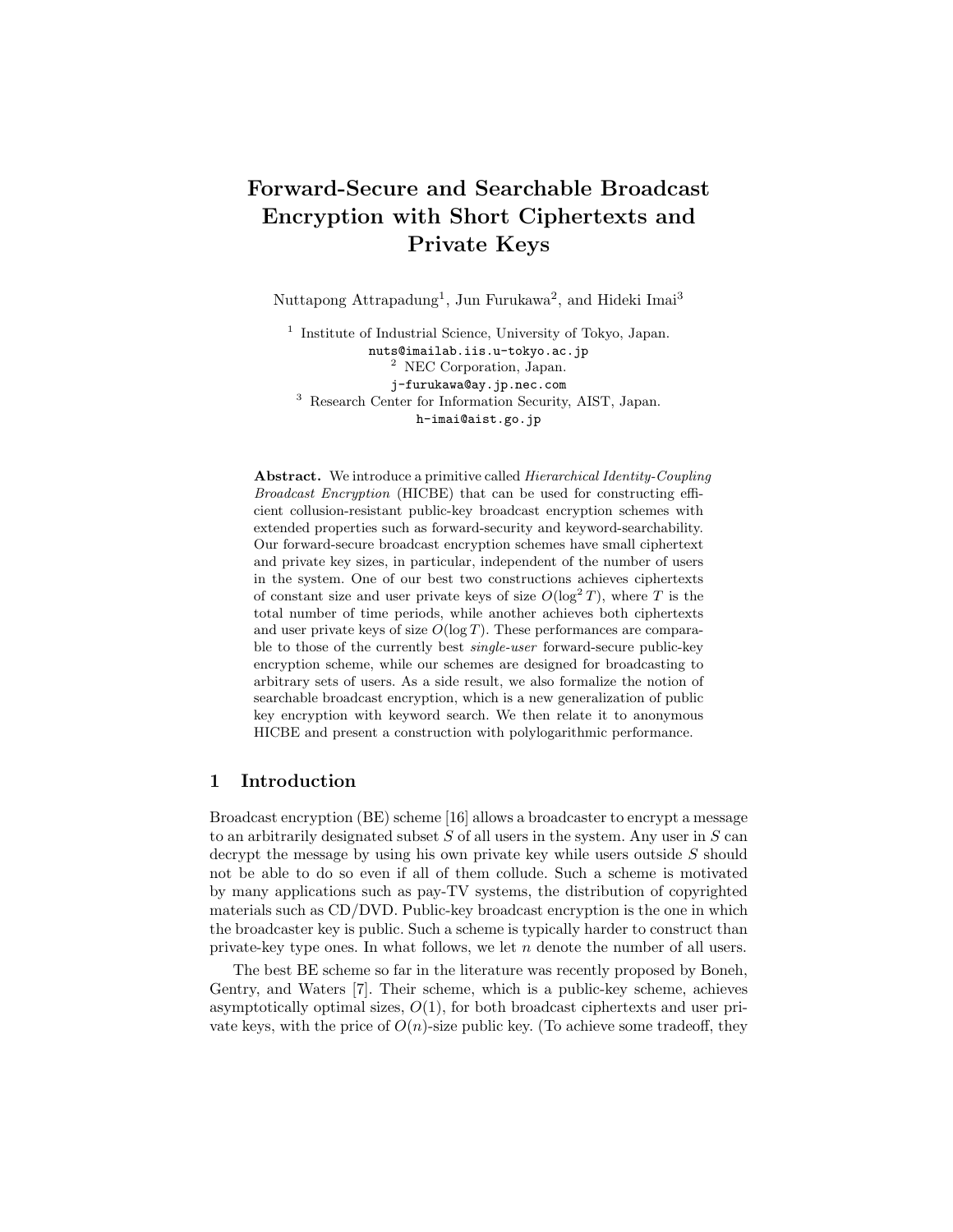also proposed a generalized scheme, of which one parametrization gives a scheme √ where both the public keys and the ciphertexts are of size  $O(\sqrt{n})$ . The previously best schemes [20, 19, 18], along the line of the subset-cover paradigm by Naor, Naor, and Lotspiech (NNL) [20], can only achieve a broadcast ciphertext of size  $O(r)$  with each user's private key being of size  $O(\log n)$ , where  $r = n - |S|$ is the number of revoked users. Although these schemes are improved in [3] by reducing the private key size to  $O(1)$ , the ciphertext is still of size  $O(r)$ .<sup>4</sup> These NNL derivatives are originally private-key schemes. Dodis and Fazio [15] gave a framework to extend these schemes to public-key versions using Hierarchical Identity-Based Encryption (HIBE) [17]. Instantiating this framework with a recent efficient HIBE scheme by Boneh, Boyen, and Goh [5] gives a public-key version of NNL-based schemes without loss in performance of ciphertext sizes.

Forward-Secure Broadcast Encryption. Unfortunately, a normal broadcast encryption scheme offers no security protection for any user whatsoever once his private key is compromised. As an extension to the normal variant in order to cope with the vulnerability against key exposure, the notion of forward security in the context of public-key broadcast encryption was first studied by Yao et al. [22]. A forward-secure public-key broadcast encryption (FS-BE) allows each user to update his private key periodically while keeping the public key unchanged. Such a scheme guarantees that even if an adversary learns the private key of some user at time period  $\tau$ , messages encrypted during all time periods prior to  $\tau$  remain secret. Yao et al. also proposed a FS-BE scheme achieving ciphertexts of size  $O(r \log T \log n)$  while each user's private key is of size  $O(\log^3 n \log T)$ , where T is the maximum allowed time period. Indeed, they proposed a forward-secure HIBE scheme and then applied it to the NNL scheme in essentially the same manner as done by [15], as mentioned above. Later, Boneh et al. [5] proposed (at least two) more efficient forward-secure HIBE schemes, which when applying to the NNL scheme gives a FS-BE scheme with ciphertexts of size  $O(r)$  and private keys of size  $O(\log^3 n \log T)$  and another FS-BE scheme with ciphertexts of size  $O(r \log T)$  and private keys of size  $O((\log^2 n)(\log n + \log T))$ . These schemes are the best FS-BE schemes so far in the literature.

## 1.1 Our Contributions.

Towards constructing a more efficient FS-BE scheme, we introduce a new primitive called Hierarchical Identity-Coupling Broadcast Encryption (HICBE), which can be considered as a generalization either of BE that further includes hierarchical-identity dimension together with key derivation functionality or of HIBE that further includes a user dimension together with broadcast functionality. Besides forward security, HICBE can be used to construct BE with other extended properties such as keyword-searchability, which is another feature that we study as a side result in this paper (see below).

<sup>4</sup> Note that one advantage of these NNL-based schemes is that, in contrast to the BGW scheme, all the other efficiency parameters, beside ciphertext sizes and private key sizes, are also of sub-linear (in  $n$ ) size.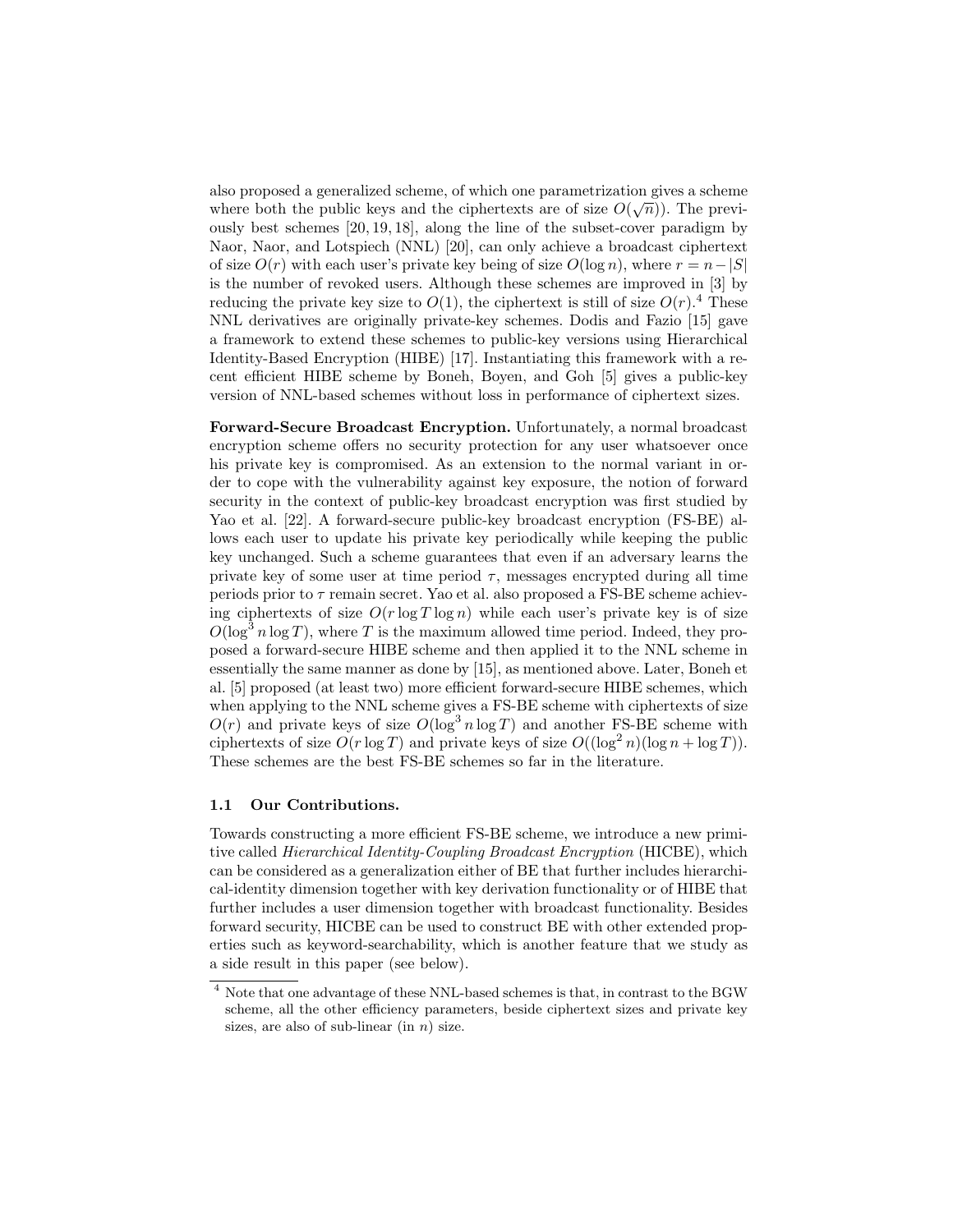FS-BE with Short Ciphertexts and Private Keys. Using HICBE as a building block, we propose at least three new FS-BE schemes. One of our best two schemes achieves ciphertexts of size  $O(1)$  and user private keys of size  $O(\log^2 T)$ . The other best scheme achieves ciphertexts of size  $O(\log T)$  and user private keys of size  $O(\log T)$ . These outperform the previous schemes in terms of both overheads. In particular, they are independent of the parameters in the user dimension, namely  $n$  and  $r$ ; moreover, the first scheme achieves the constantsize ciphertext. These performances of our schemes are comparable to those of the currently best single-user forward-secure public-key encryption scheme (cf. [5]). The public keys for both schemes are of size  $O(n + \log T)$ . Analogously to [7], we can show that this amount can be traded off to  $O(\sqrt{n} + \log T)$  with ciphertext size being increased to  $O(\sqrt{n})$  and  $O(\sqrt{n} + \log T)$  respectively in both schemes. Security of our systems is based on the Decision Bilinear Diffie-Hellman Exponent assumption (BDHE), which is previously used in [7, 5]. We prove the security in the standard model (i.e., without random oracle).

Searchable Broadcast Encryption. Public-key BE can be applied naturally to encrypted file systems, which enable file sharing among privileged users over a public server, as already suggested in [7]. A file can be created by anyone using the public key and the privileged subset can be arbitrarily specified by the creator of the file. Due to a possible large amount of databases, a user Alice might want to retrieve only those files that contain a particular keyword of interest (among all the files in which Alice is specified as a privileged user), but without giving the server the ability to decrypt the databases. Public-key Broadcast Encryption with Keyword Search (BEKS) allows to do exactly this. It enables Alice to give the server a capability (or a trapdoor) to test whether a particular keyword, w, is contained in any (and only) file that includes Alice as a privileged user. This is done in such a way that (1) the server is unable to learn anything else about that file, besides the information about containment of  $w$ , and  $(2)$  all the other users outside the privileged set cannot learn anything, in particular, cannot generate such a trapdoor, even if they collude. BEKS is a new generalization of public key encryption with keyword search (PEKS) [6] that we introduce in this paper. We then relate that an anonymous ICBE (1-level HICBE) is sufficient to construct BEKS, analogously to the relation between anonymous IBE and PEKS [1].

A trivial BEKS achieving ciphertexts of size  $O(n)$  can be constructed from the concatenation of PEKS-encryption of the same keyword to each privileged user. Our scheme achieves ciphertexts of size  $O(r \log n)$ , trapdoors of size  $O(\log^3 n)$ , and private keys of size  $O(\log^4 n)$ . Before coming up with this result, we constructively hint that even using the same technique as our FS-BE schemes (where a non-anonymous HICBE is sufficient), it might not be easy to construct a BEKS scheme with both ciphertext and private key of sizes independent of  $n$ . We refer for most of the results in this part to the full paper [2] due to limited space here.

## 2 Preliminaries

Bilinear Maps. We briefly review facts about bilinear maps. We use the standard terminology from [8]. Let  $\mathbb{G}, \mathbb{G}_1$  be multiplicative groups of prime order p.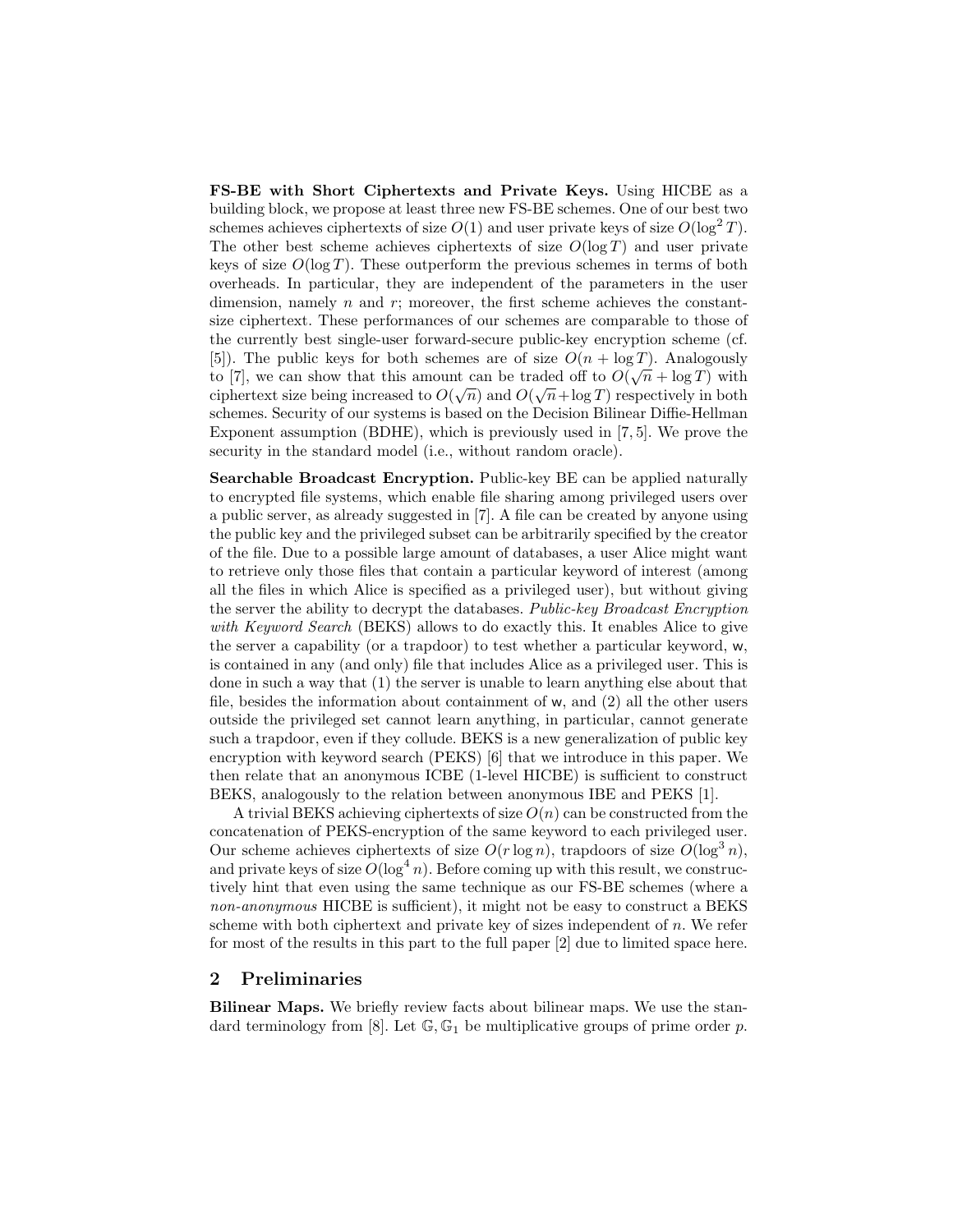Let g be a generator of G. A bilinear map is a map  $e : \mathbb{G} \times \mathbb{G} \to \mathbb{G}_1$  for which the following hold: (1) e is bilinear; that is, for all  $u, v \in \mathbb{G}$ ,  $a, b \in \mathbb{Z}$ , we have  $e(u^a, v^b) = e(u, v)^{ab}$ . (2) The map is non-degenerate:  $e(g, g) \neq 1$ . We say that G is a bilinear group if the group action in G can be computed efficiently and there exists  $\mathbb{G}_1$  for which the bilinear map  $e : \mathbb{G} \times \mathbb{G} \to \mathbb{G}_1$  is efficiently computable. Although it is desirable to use asymmetric type,  $e : \mathbb{G} \times \mathbb{G}' \to \mathbb{G}_1$  where  $\mathbb{G} \neq \mathbb{G}'$ , so that group elements will have compact representation, for simplicity we will present our schemes by the symmetric ones. Indeed, our schemes can be rephrased in terms of asymmetric maps.

**Decision BDHE Assumption.**<sup>5</sup> Let  $\mathbb{G}$  be a bilinear group of prime order p. The Decision *n*-BDHE (Bilinear Diffie-Hellman Exponent) problem [7, 5] in  $\mathbb{G}$  is stated as follows: given a vector

$$
(g, h, g^{\alpha}, g^{(\alpha^2)}, \dots, g^{(\alpha^n)}, g^{(\alpha^{n+2})}, \dots, g^{(\alpha^{2n})}, Z) \in \mathbb{G}^{2n+1} \times \mathbb{G}_1
$$

as input, determine whether  $Z = e(g, h)^{(\alpha^{n+1})}$ . We denote  $g_i = g^{(\alpha^i)} \in \mathbb{G}$  for shorthand. Let  $\mathbf{y}_{g,\alpha,n} = (g_1, \ldots, g_n, g_{n+2}, \ldots, g_{2n})$ . An algorithm A that outputs shorthand. Let  $y_{g,\alpha,n} = (g_1, \ldots, g_n, g_{n+2}, \ldots, g_{2n})$ . An algorithm A that outputs  $b \in \{0,1\}$  has advantage  $\epsilon$  in solving Decision *n*-BDHE in  $\mathbb{G}$  if  $|\Pr[\mathcal{A}(g,h,y_{g,\alpha,n},\theta)]$  $e(g_{n+1}, h) = 0$  – Pr $[\mathcal{A}(g, h, y_{g,\alpha,n}, Z) = 0] \geq \epsilon$ , where the probability is over the random choice of generators  $g, h \in \mathbb{G}$ , the random choice of  $\alpha \in \mathbb{Z}_p$ , the random choice of  $Z \in \mathbb{G}_1$ , and the randomness of A. We refer to the distribution on the left as  $\mathcal{P}_{BDHE}$  and the distribution on the right as  $\mathcal{R}_{BDHE}$ . We say that the Decision  $(t, \epsilon, n)$ -BDHE assumption holds in G if no t-time algorithm has advantage at least  $\epsilon$  in solving the Decision *n*-BDHE problem in G. We sometimes drop  $t, \epsilon$  and refer it as the Decision *n*-BDHE assumption in  $\mathbb{G}$ .

# 3 Hierarchical Identity-Coupling Broadcast Encryption

**Model.** A HICBE system consists of *n* users, each with index  $i \in \{1, \ldots, n\}$ . In usage, a user index will be "coupled" with some additional arbitrary identity tuple  $ID = (I_1, \ldots, I_z)$ , for any  $I_i$  in some predefined identity space  $\mathcal I$  and any  $z = 1, \ldots, L$  where L is a predetermined maximum depth of tuples. The user i coupling with ID, which we will refer as a *node*  $(i, \text{ID})$ , will possess its own private key  $d_{i,\mathsf{ID}}$ . If  $\mathsf{ID} = (\mathsf{I}_1, \ldots, \mathsf{I}_z)$ , then for  $j = 1, \ldots, z$ , let  $\mathsf{ID}_{\mathsf{I}j} = (\mathsf{I}_1, \ldots, \mathsf{I}_j)$ , and let  $|D|_0$  be the empty string  $\varepsilon$ . A HICBE system enables a derivation from  $d_{i,\mathsf{ID}_{|z-1}}$  to  $d_{i,\mathsf{ID}}$ . In particular,  $d_{i,\mathsf{(I_1)}}$  can be derived from  $d_i$ , the root private keys of i. A HICBE system enables one to encrypt a message to a set of nodes  $\{(i, \mathsf{ID})|i \in S\}$  for arbitrary  $S \subseteq \{1, \ldots, n\}$ , where we say that it is encrypted to multi-node (S, ID). If  $i \in S$ , the user i coupling with ID (who possesses  $d_i$ <sub>ID</sub>) can decrypt this ciphertext. When  $L = 1$ , we simply call it an ICBE.

<sup>&</sup>lt;sup>5</sup> This holds in the generic bilinear group model with the computational lower bound of  $\Omega(\sqrt{p/n})$  on the difficulty of breaking (cf.[5]). Cheon [14] recently showed a concrete attack with roughly the same complexity. It is recommended to either increase  $p$  (to  $\approx 220$ -bit size for  $n = 2^{64}$  to achieve  $2^{80}$  security) or use p of a special form where  $p-1$  and  $p+1$  have no small divisor greater than  $\log^2 p$  to avoid the attack.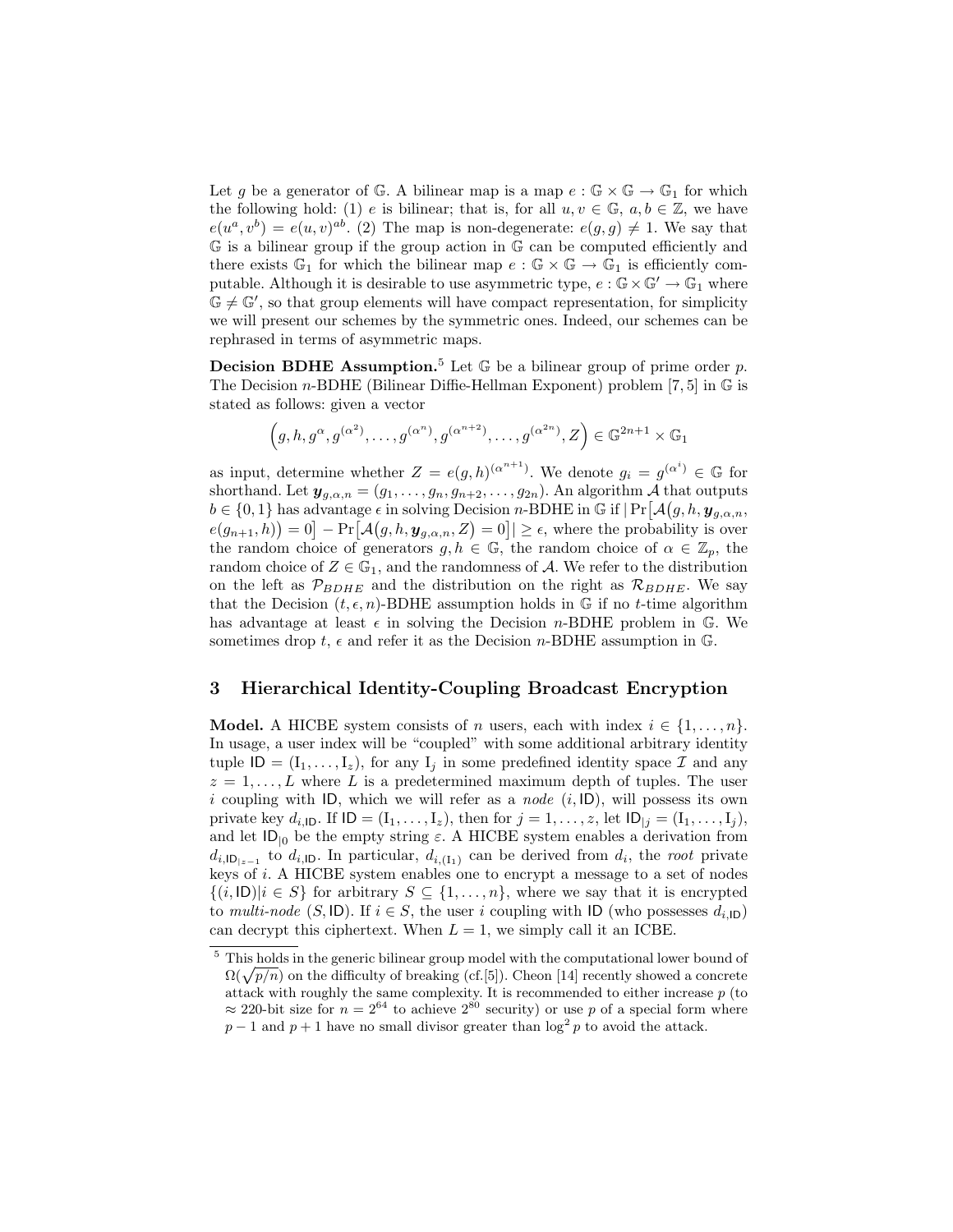Formally, a HICBE system is made up of five randomized algorithms as follows. For simplicity, we define it as a key encapsulation mechanism (KEM).

- Setup $(n, L)$ : Takes as input the number of all users n and the maximum depth L of the identity hierarchy. It outputs a public key pk and a master key msk.
- PrivKeyGen(i, pk, msk): Takes as input a user index i, the public key pk, and the master key msk. It outputs a root private key  $d_i$  of user i.
- Derive(pk, i, ID,  $d_{i,\text{ID}_{|z-1}}$ ): Takes as input the public key pk, a user index i, an identity ID of depth z, and the private key  $d_{i,\text{ID}_{|z-1}}$  of user i coupling with the parent identity  $\mathsf{ID}_{|z-1}$ . It outputs  $d_{i,\mathsf{ID}}$ . Here  $d_{i,\mathsf{ID}_{|0}} = d_i$ .
- Encrypt(pk, S, ID): Takes as input the public key pk, a subset  $S \subseteq \{1, \ldots, n\}$ , and an identity tuple ID. It outputs a pair  $(hdr, K)$  where hdr is called the header and  $K \in \mathcal{K}$  is a message encryption key. We will also refer to hdr as the broadcast ciphertext.
- Decrypt(pk, S, i,  $d_{i,\text{ID}}$ , hdr): Takes as input the pk, a subset S, a user i, the private key  $d_{i,\text{ID}}$  of user i coupling with ID, and the header hdr. If  $i \in S$  it outputs  $K \in \mathcal{K}$  else outputs a special symbol ' $\notin$ '.

The correctness consistency can be defined straightforwardly and is omitted here.

Confidentiality. We define semantic security of HICBE by the following game between an adversary A and a challenger C; both are given  $n, L$  as input.

**Setup.** The challenger C runs Setup $(n, L)$  to obtain a public key pk and the master key msk. It then gives the public key pk to  $A$ .

- **Phase 1.** A adaptively issues queries  $q_1, \ldots, q_\mu$  where each is one of two types: - Private key query  $\langle i, \mathsf{ID} \rangle$ . C responds by running algorithm PrivKeyGen and Derive to derive the private key  $d_{i,\mathsf{ID}}$ , corresponding to the node  $(i,\mathsf{ID})$ , then sends  $d_{i,\text{ID}}$  to A.
	- Decryption query  $\langle S, \mathsf{ID}, i, \mathsf{hdr} \rangle$  where  $i \in S$ . C responds by running algorithm PrivKeyGen and Derive to derive the private key  $d_{i,\text{ID}}$ , corresponding to the node  $(i, \mathsf{ID})$ . It then gives to A the output from Decrypt(pk, S, i,  $d_{i,\mathsf{ID}}$ , hdr).

**Challenge.** Once A decides that Phase 1 is over, it outputs  $(S^*, \mathsf{ID}^*)$  which is the multi-node it wants to attack, where  $S^* \subseteq \{1, \ldots, n\}$ . The only restriction is that A did not previously issue a private key query for  $\langle i, \mathsf{ID} \rangle$  such that  $i \in S^*$ and that either  $ID = ID^*$  or  $ID$  is a prefix of  $ID^*$ . C then compute  $(hdr^*, K) \stackrel{\mathcal{R}}{\leftarrow}$ Encrypt(pk,  $S^*$ , ID<sup>\*</sup>) where  $K \in \mathcal{K}$ . Next C picks a random  $b \in \{0,1\}$ . It sets  $K_b = K$  and picks a random  $K_{1-b}$  in K. It then gives (hdr<sup>\*</sup>,  $K_0, K_1$ ) to A.

**Phase 2.** A issues additional queries  $q_{\mu+1}, \ldots, q_{\nu}$  where each is one of two types:

- Private key query  $\langle i, \mathsf{ID} \rangle$  such that if  $i \in S^*$  then neither  $\mathsf{ID} = \mathsf{ID}^*$  nor  $\mathsf{ID}$  is a prefix of  $ID^*$ , else  $(i \notin S^*)$  ID can be arbitrary.
- Decryption query  $\langle S, \mathsf{ID}, i, \mathsf{hdr} \rangle$  where  $i \in S$  and  $S \subseteq S^{\star}$ . <sup>6</sup> The only constraint is that  $\mathsf{hdr} \neq \mathsf{hdr}^*$  if either  $\mathsf{ID} = \mathsf{ID}^*$  or  $\mathsf{ID}$  is a prefix of  $\mathsf{ID}^*$ .

In both cases,  $C$  responds as in Phase 1. These queries may be adaptive.

<sup>&</sup>lt;sup>6</sup> It is WLOG that we just restrict  $S \subseteq S^*$  since for S such that  $S \nsubseteq S^*$ , one can make a private key query for some  $i \in S \setminus S^*$  and perform the decryption oneself.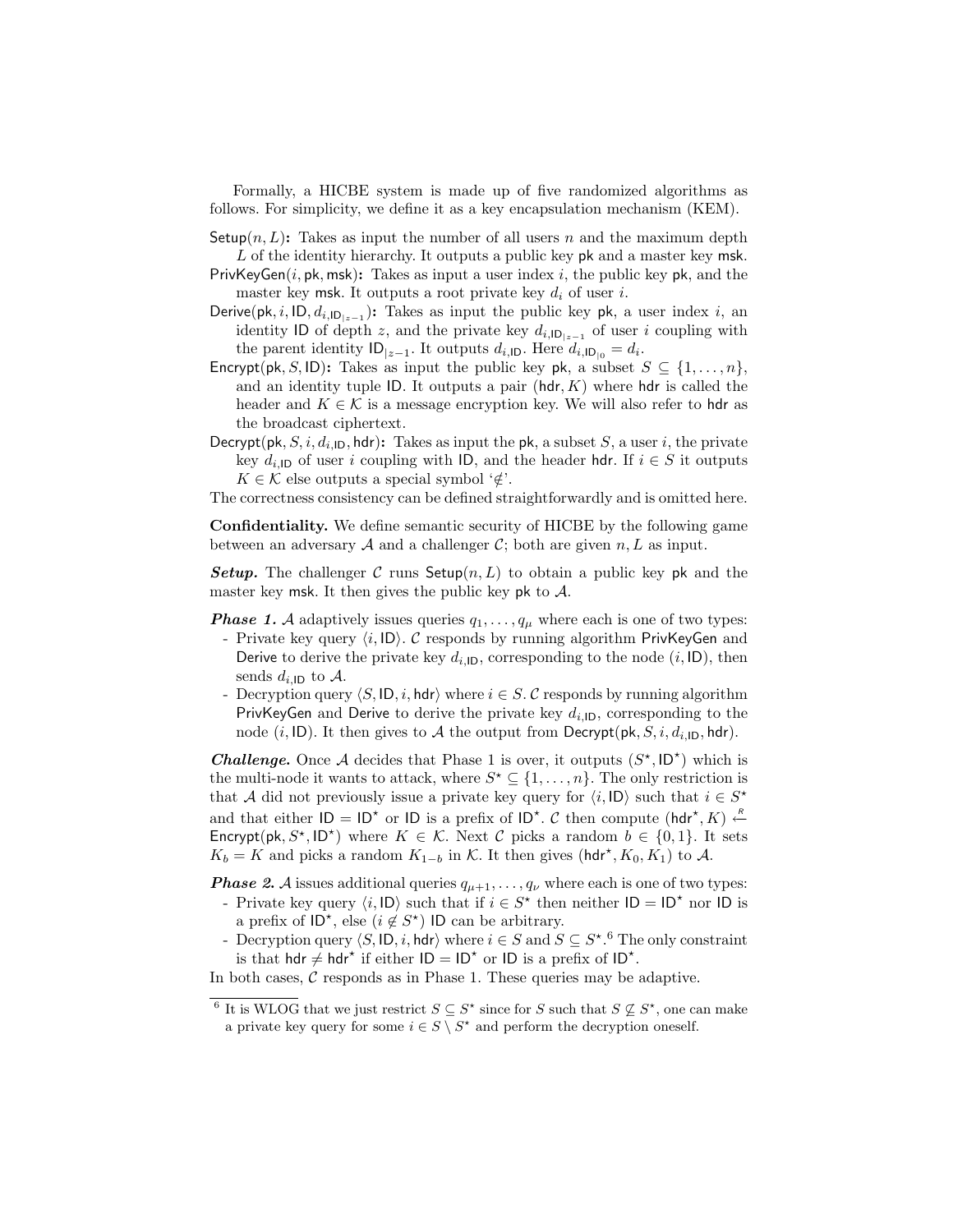**Guess** Finally A outputs its guess  $b' \in \{0, 1\}$  for b and wins the game if  $b = b'$ .

We refer to such an adversary  $A$  as an IND-aID-aSet-CCA adversary and the above game as the IND-aID-aSet-CCA game. Weaker notions of security can be defined by modifying the above game so that it is required that the adversary must commit ahead of time to the target subset  $S^*$  or the target identity  $ID^*$ or both. These notions are analogous to the notion of selective-identity secure HIBE, defined in [12, 13]. We have 4 possible combinations: the game IND-xIDySet-CCA where  $(x, y)$  ∈ {(a, a), (a, s), (s, a), (s, s)}. If  $(x, y) = (s, *)$  then it is exactly the same as IND-aID-aSet-CCA except that  $A$  must disclose to  $C$  the target identity  $ID^*$  before the Setup phase. Analogously, if  $(x, y) = (*, s)$ , A must disclose the target subset  $S^*$  before the Setup phase. For only the case of  $(s, s)$ , it is further required that the restrictions on private key queries from phase 2 also hold in phase 1. Intuitively, **s** means selective while **a** means adaptive security.

We define the advantage of the adversary  $A$  in attacking the HICBE scheme  $\mathcal E$  in the game IND-xID-ySet-CCA as AdvHICBE<sub>xy</sub>( $\mathcal E, \mathcal A$ ) =  $|\Pr[b=b'] - \frac{1}{2}|$ , where the probability is over the random bits used by  $\mathcal C$  and  $\mathcal A$  in that game.

**Definition 1.** We say that a HICBE system  $\mathcal{E}$  is  $(t, q_P, q_D, \epsilon)$ -IND-xID-ySet-CCA-secure if for any t-time IND-xID-ySet-CCA adversary A that makes at most  $q_P$  chosen private key queries and at most  $q_D$  chosen decryption queries, we have that AdvHICBE<sub>xy</sub>( $\mathcal{E}, \mathcal{A}$ )  $< \epsilon$ . We say that a HICBE system  $\mathcal{E}$  is  $(t, q_P, \epsilon)$ -IND-xIDySet-CPA-secure if  $\mathcal E$  is  $(t, q_P, 0, \epsilon)$ -IND-xID-ySet-CCA-secure.

Anonymity. Recipient anonymity is the property that the adversary be unable to distinguish the ciphertext intended for a chosen identity from another one intended for a random identity. We capture such a property via what we name ANO-xID-ySet-CCA[ $\Delta$ ] notion, where  $\Delta \subseteq \{0, \ldots, L\}$  indicates a set of levels that satisfy anonymity, with 0 corresponds to the anonymity of the set  $S$ . This is a generalized notion from [1]. We refer to the full paper [2] for the details .

## 4 HICBE Constructions

In this section, we give our first two HICBE constructions. A HICBE system must have both broadcast and hierarchical-identity-based derivation properties. To achieve this we will combine some techniques from the BGW broadcast encryption [7] with the BB and BBG HIBE systems by Boneh-Boyen [4] and Boneh-Boyen-Goh [5] respectively. The reader is encouraged to refer to the full paper [2] for the intuition into the design.

#### 4.1 Our First HICBE Construction Based on BGW and BB

We first show how to combine the basic BGW scheme with the BB HIBE scheme. We assume that the identity space  $\mathcal I$  is  $\mathbb{Z}_p$ . Thus, if ID is of depth z then  $ID = (I_1, \ldots, I_z) \in \mathbb{Z}_p^z$ . As in [4], we can later extend the construction to arbitrary identities in  $\{0, 1\}^*$  by first hashing each  $I_j$  using a collision resistant hash function  $H: \{0,1\}^* \to \mathbb{Z}_p$ . We follow almost the same terminology from [7, 4]. This scheme, denoted by BasicHICBE1, works as follows.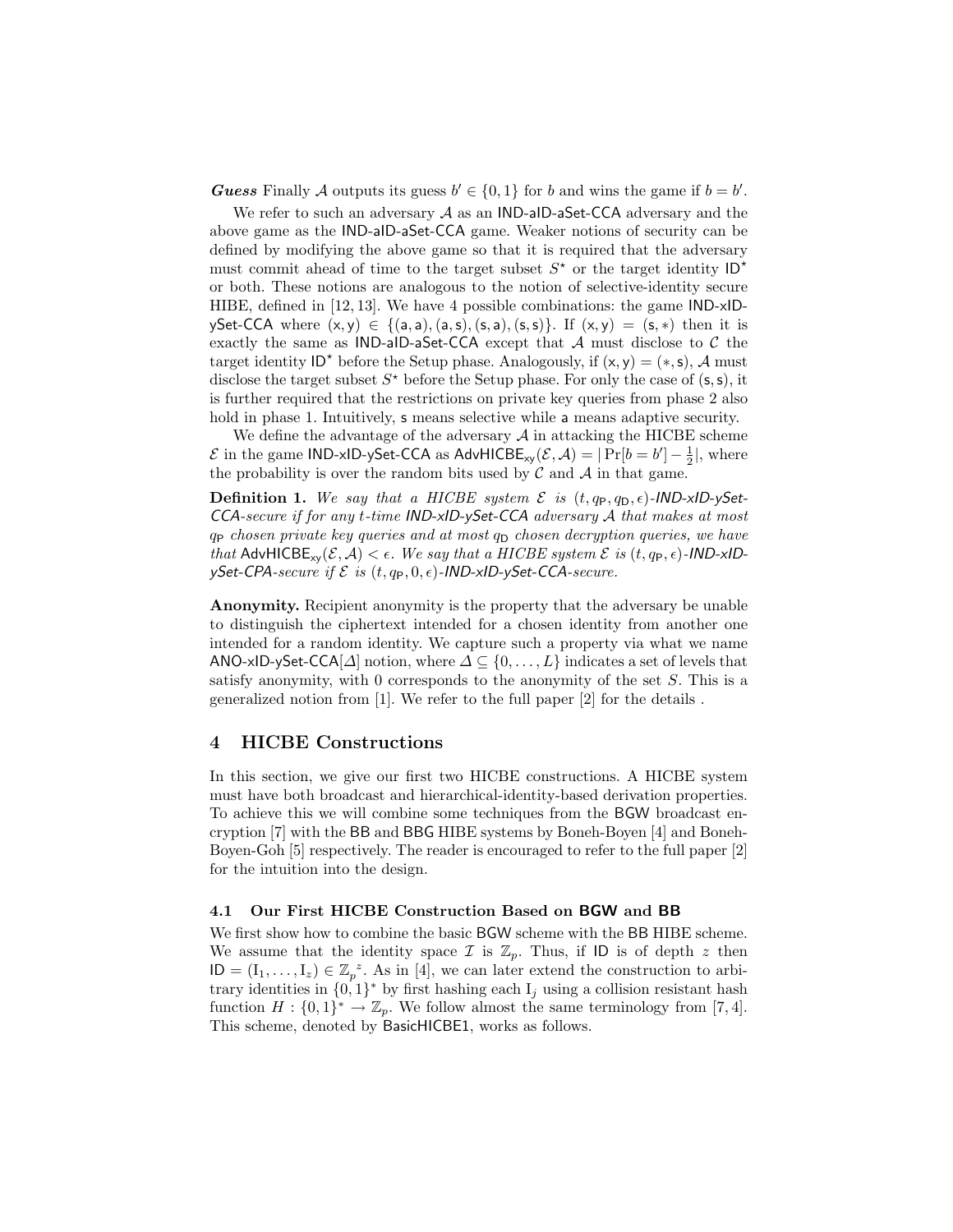Setup $(n, L)$ : Let G be a bilinear group of prime order p. It first picks a random generator  $g \in \mathbb{G}$  and a random  $\alpha \in \mathbb{Z}_p$ . It computes  $g_i = g^{(\alpha^i)} \in \mathbb{G}$  for  $i = 1, 2, \ldots, n, n + 2, \ldots, 2n$ . Next, it picks a random  $\gamma \in \mathbb{Z}_p$  and sets  $v =$  $g^{\gamma} \in \mathbb{G}$ . It then picks random elements  $h_1, \ldots, h_L \in \mathbb{G}$ . The public key is:

$$
\mathsf{pk} = (g, g_1, \dots, g_n, g_{n+2}, \dots, g_{2n}, v, h_1, \dots, h_L) \in \mathbb{G}^{2n+L+1}.
$$

The master key is  $\mathsf{msk} = \gamma$ . For  $j = 1, ..., L$ , we define  $F_j : \mathbb{Z}_p \to \mathbb{G}$  to be the function:  $F_j(x) = g_1^x h_j$ . The algorithm outputs pk and msk.

PrivKeyGen(*i*, pk, msk): Set a root private key for *i* as  $d_i = (g_i)^\gamma = v^{(\alpha^i)} \in \mathbb{G}$ .

Derive(pk, i, ID,  $d_{i,\text{ID}_{|z-1}}$ ): To generate the private key for node  $(i,\text{ID})$  where  $i \in$  $\{1,\ldots,n\}$  and  $ID = (I_1,\ldots,I_z) \in \mathbb{Z}_p^z$  of depth  $z \leq L$ , pick random elements  $s_1, \ldots, s_z \in \mathbb{Z}_p$  and output  $\mathbf{r}$ 

$$
d_{i,\mathsf{ID}} = \left( (g_i)^\gamma \cdot \prod_{j=1}^z F_j(\mathsf{I}_j)^{s_j} , g^{s_1} , \ldots , g^{s_z} \right) \in \mathbb{G}^{z+1}.
$$

Note that the private key for node  $(i, \mathsf{ID})$  can be generated just given a private key for node  $(i, \mathsf{ID}_{|z-1})$  where  $\mathsf{ID}_{|z-1} = (\mathsf{I}_1, \dots, \mathsf{I}_{z-1}) \in \mathbb{Z}_p^{z-1}$ , as required. Indeed, let  $d_{i,|\mathsf{D}|_{z-1}} = (a_0,\ldots,a_{z-1})$  be the private key for node  $(i, \mathsf{ID}_{|z-1})$ . To generate  $d_{i,\mathsf{ID}}$ , pick a random  $s_z \in \mathbb{Z}_p$  and output  $d_{i,\mathsf{ID}} =$  $(a_0 \cdot F_z(I_z)^{s_z}, a_1, \ldots, a_{z-1}, g^{s_z}).$ 

Encrypt(pk, S, ID): Pick a random  $t \in \mathbb{Z}_p$  and set  $K = e(g_{n+1}, g)^t$ . The value  $e(g_{n+1}, g)$  can be computed as  $e(g_n, g_1)$ . Let  $ID = (I_1, \ldots, I_z)$ . It outputs  $(hdr, K)$  where we let  $\mathbf{r}$ 

$$
\mathsf{hdr} = \left(g^t, \; (v \cdot \prod_{j \in S} g_{n+1-j})^t, \; F_1(\mathrm{I}_1)^t, \; \ldots, \; F_z(\mathrm{I}_z)^t\right) \in \mathbb{G}^{z+2}.
$$

Decrypt(pk, S, i,  $d_{i,\text{ID}}$ , hdr): Parse the header as hdr =  $(C_0, C_1, A_1, \ldots, A_z)$   $\in$  $\mathbb{G}^{z+2}$ . Also parse  $d_{i,\mathsf{ID}} = (a_0, \ldots, a_z) \in \mathbb{G}^{z+1}$ . Then output

$$
K = e(g_i, C_1) \cdot \prod_{j=1}^{z} e(A_j, a_j) / e(a_0 \cdot \prod_{\substack{j \in S \\ j \neq i}} g_{n+1-j+i}, C_0).
$$

The correctness verification is straightforward. The scheme inherits a good property of the BGW scheme: the ciphertext size and user private key size are independent of n. Indeed, when we let  $ID = \varepsilon$ , the corresponding algorithms become those of the basic BGW scheme.

**Theorem 1.** Let  $G$  be a bilinear group of prime order p. Suppose the Decision  $(t, \epsilon, n)$ -BDHE assumption holds in G. Then the BasicHICBE1 system for n users and maximum depth L is  $(t', q_P, \epsilon)$ -IND-sID-sSet-CPA-secure for any  $n, L, q_P$ , and  $t' < t - \Theta(\tau_{\exp} L q_{\text{P}})$  where  $\tau_{\exp}$  is the maximum time for an exponentiation in G.

The security proof, although vaguely resembles those of BGW and BB, is not straightforward as we have to simulate both sub-systems simultaneously. Intuitively, the implicit "orthogonality" of BGW and BB allows us to prove the security of the combined scheme. We omit it here (and refer to [2]) and will focus on a similar but somewhat more interesting proof of the second scheme.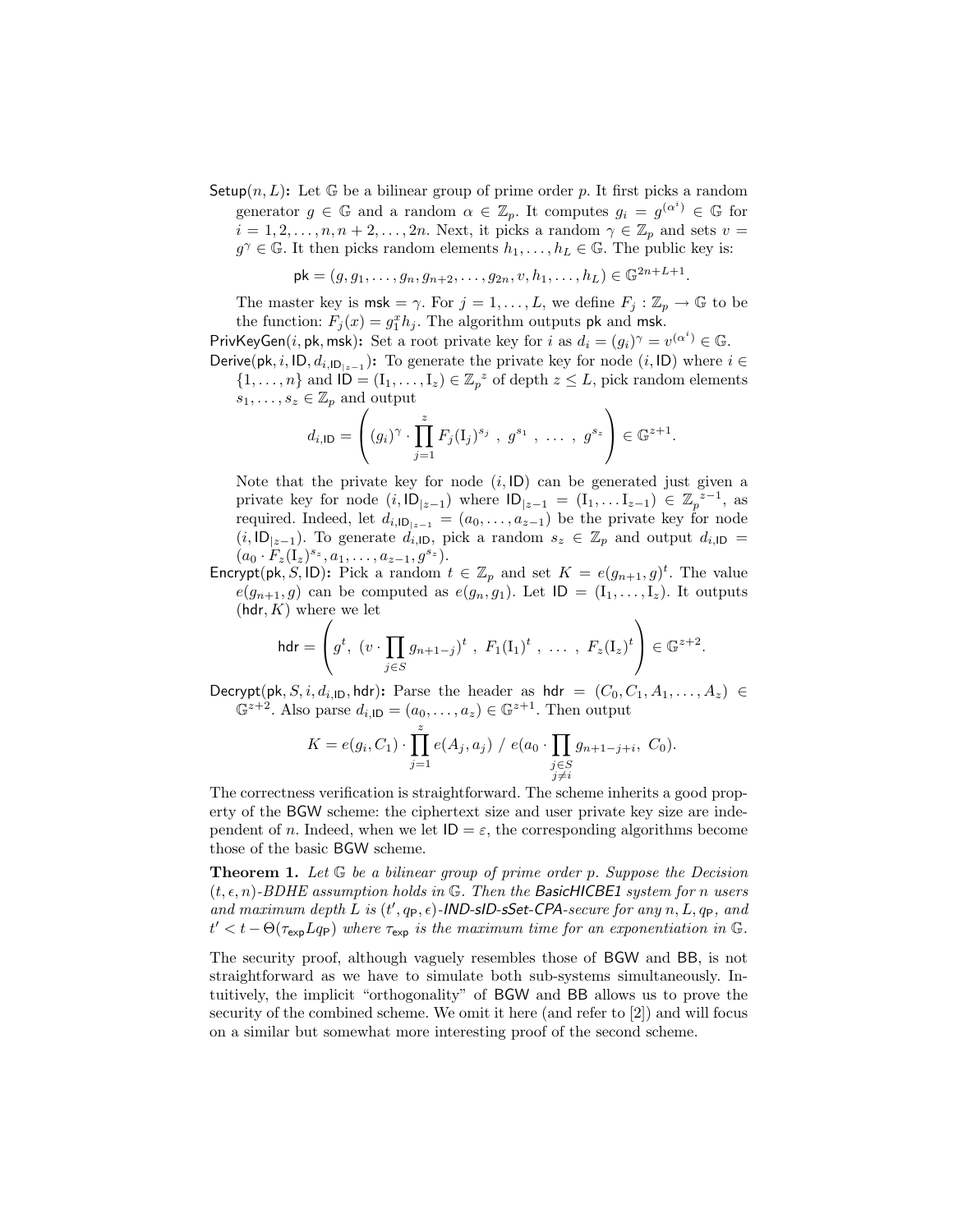#### 4.2 Our Second HICBE Construction Based on BGW and BBG

Our method of integrating the BGW system can also be applied to the BBG HIBE scheme analogously to the previous integration. In contrast, this time we achieve a feature of "reusing" the public key from the BGW portion to be used for the BBG portion. Consequently, the resulting scheme has exactly the same public key as the BGW scheme except for only one additional element of G.

We will assume that  $L \leq n$ , otherwise just create dummy users so as to be so; a more efficient way will be discussed in the next subsection. As usual we can assume that  $\mathcal I$  is  $\mathbb{Z}_p$ . The scheme, denoted by BasicHICBE2, works as follows.

Setup(n, L): The algorithm first picks a random generator  $g \in \mathbb{G}$  and a random  $\alpha \in \mathbb{Z}_p$ . It computes  $g_i = g^{(\alpha^i)} \in \mathbb{G}$  for  $i = 1, 2, \ldots, n, n+2, \ldots, 2n$ . Next, it randomly picks  $y \in \mathbb{G}$ ,  $\gamma \in \mathbb{Z}_p$  and sets  $v = g^{\gamma} \in \mathbb{G}$ . The public key is:

$$
pk = (g, g_1, \ldots, g_n, g_{n+2}, \ldots, g_{2n}, v, y) \in \mathbb{G}^{2n+2}.
$$

The master key is  $msk = \gamma$ . It outputs (pk, msk). For conceptual purpose, let  $h_j = g_{n+1-j}$  for  $j = 1, \ldots, L$ ; intuitively, the  $h_j$  terms will be used to visually indicate the BBG portion, while the  $g_i$  terms are for the BGW portion.

PrivKeyGen(*i*, pk, msk): Set a root private key for *i* as  $d_i = (g_i)^\gamma = v^{(\alpha^i)} \in \mathbb{G}$ . Derive(pk, i, ID,  $d_{i,\text{ID}_{|z-1}}$ ): To generate the private key for node  $(i,\text{ID})$  where  $i \in$ 

 $\{1,\ldots,n\}$  and  $\mathsf{ID}=(\mathsf{I}_1,\ldots,\mathsf{I}_z)\in\mathbb{Z}_p^{\ z}$  of depth  $z\leq L$ , pick a random element  $s \in \mathbb{Z}_p$  and output

$$
d_{i,\mathsf{ID}} = ((g_i)^{\gamma} \cdot (h_1^{\mathsf{I}_1} \cdots h_z^{\mathsf{I}_z} \cdot y)^s, g^s, h_{z+1}^s, \ldots, h_L^s) \in \mathbb{G}^{2+L-z}.
$$

Note that the private key for node  $(i, \mathsf{ID})$  can be generated just given a private key for node  $(i, \mathsf{ID}_{|z-1})$  where  $\mathsf{ID}_{|z-1} = (\mathsf{I}_1, \dots, \mathsf{I}_{z-1}) \in \mathbb{Z}_p^{z-1}$ , as required. Indeed, let  $d_{i,\mathsf{ID}_{|z-1}} = (a_0, a_1, b_z, \ldots, b_L)$  be the private key for node  $(i, \mathsf{ID}_{|z-1})$ . To generate  $d_{i, \mathsf{ID}}$ , pick a random  $\delta \in \mathbb{Z}_p$  and output  $d_{i, \mathsf{ID}} =$  $a_0\cdot b_z^{I_z}\cdot (h_1^{I_1}\cdots h_z^{I_z}\cdot y)^{\delta}$  ,  $a_1\cdot g^{\delta}$  ,  $b_{z+1}\cdot h_{z+1}^{\delta}$  ,  $\ldots$  ,  $b_L\cdot h_L^{\delta}\Big)$  . This key has a proper distribution as a private key for node  $(i, \mathsf{ID})$  with the randomness  $s = s' + \delta \in \mathbb{Z}_p$ , where s' is the randomness in  $d_{i,\mathsf{ID}_{|z-1}}$ . Note that the private key  $d_{i,\text{ID}}$  becomes shorter as the depth of ID increases.

Encrypt(pk, S, ID): Pick a random  $t \in \mathbb{Z}_p$  and set  $K = e(g_{n+1}, g)^t$ . The value  $e(g_{n+1}, g)$  can be computed as  $e(g_n, g_1)$ . Let  $ID = (I_1, \ldots, I_z)$ . It outputs  $(hdr, K)$  where we let

$$
\mathsf{hdr} = \left(g^t, \ (v \cdot \prod_{j \in S} g_{n+1-j})^t \ , \ (h_1^{\mathrm{I}_1} \cdots h_z^{\mathrm{I}_z} \cdot y)^t\right) \in \mathbb{G}^3
$$

.

Decrypt(pk, S, i,  $d_{i, ID}$ , hdr): Let hdr =  $(C_0, C_1, C_2) \in \mathbb{G}^3$  and let  $d_{i, ID} = (a_0, a_1, a_2)$  $(b_{z+1}, \ldots, b_L) \in \mathbb{G}^{2+L-z}$ . Then output

$$
K = e(g_i, C_1) \cdot e(C_2, a_1) / e(a_0 \cdot \prod_{\substack{j \in S \\ j \neq i}} g_{n+1-j+i}, C_0).
$$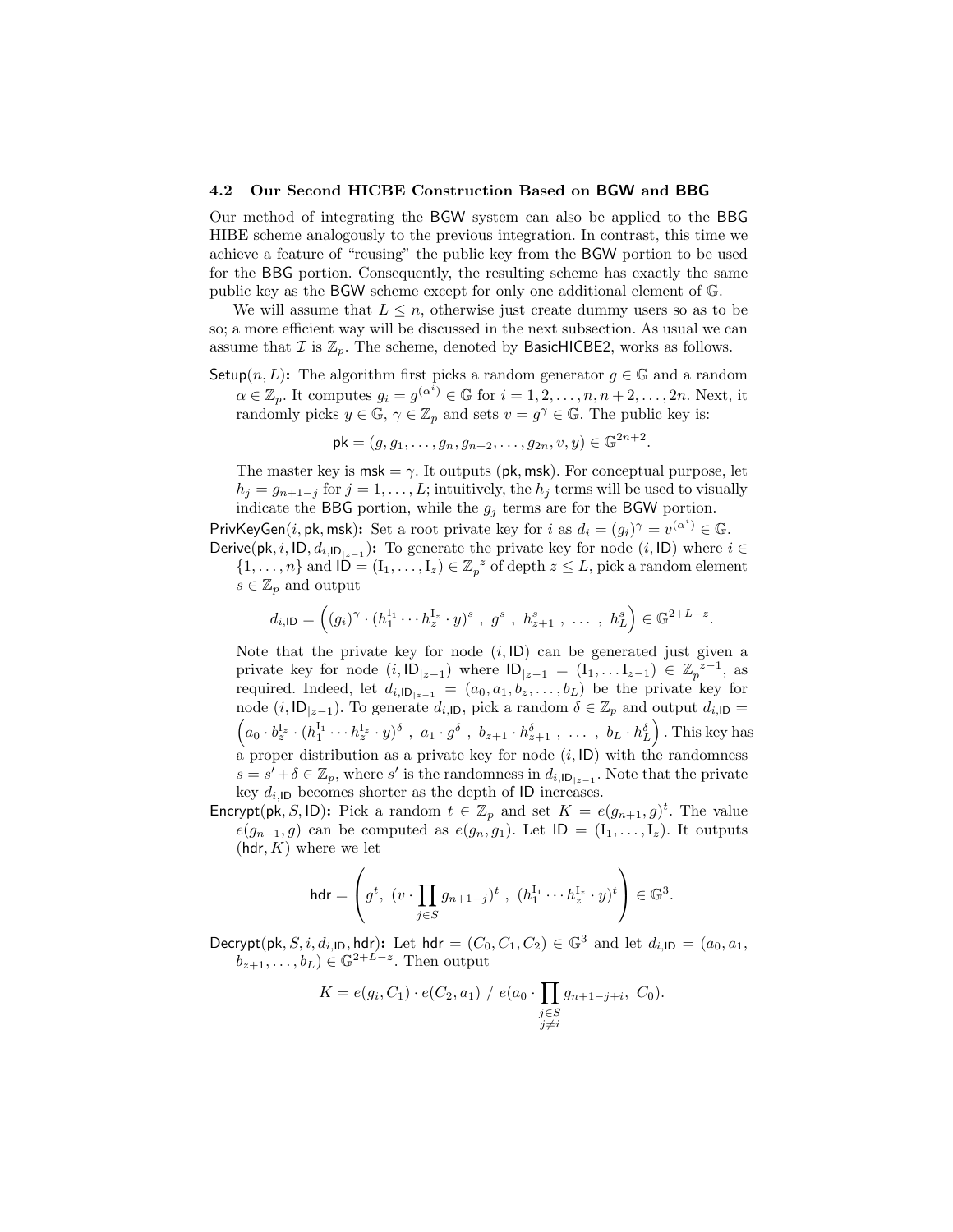The scheme inherits good properties from both the BGW scheme: the ciphertext size and user private key size are independent of  $n$ , and the BBG scheme: the ciphertext size is constant. One difference from the BBG system is that we let the  $h_j$  terms be of special forms, namely  $h_j = g_{n+1-j}$ , instead of random elements in G as in [5]. This allows us to save the public key size since those  $g_i$  terms are already used for the BGW system. Indeed, suppose that the BGW BE system has been already established, it can be augmented to a HICBE version by just once publishing one random element, namely  $y \in \mathbb{G}$ , as an additional public key. Note that defining  $h_i$  terms in this way is also crucial to the security proof. We prove the security under the Decision  $n$ -BDHE assumption. This strong assumption is already necessary for both the (stand-alone) BGW and BBG systems.<sup>7</sup>

**Theorem 2.** Let  $G$  be a bilinear group of prime order p. Suppose the Decision  $(t, \epsilon, n)$ -BDHE assumption holds in G. Then the BasicHICBE2 scheme for n users and maximum depth L is  $(t', q_P, \epsilon)$ -IND-sID-sSet-CPA-secure for arbitrary  $n, L$ such that  $L \leq n$  and  $q_{\text{P}}$ , and any  $t' < t - \Theta(\tau_{\text{exp}}Lq_{\text{P}})$  where  $\tau_{\text{exp}}$  is the maximum time for an exponentiation in G.

*Proof.* Suppose there exists an adversary, A, that has advantage  $\epsilon$  in attacking the HICBE scheme. We build an algorithm  $\beta$  that solves the Decision n-BDHE problem in G. B is given as input a random n-BDHE challenge  $(g, h, \mathbf{y}_{q,\alpha,n}, Z)$ , where  $y_{g,\alpha,n} = (g_1,\ldots,g_n,g_{n+2},\ldots,g_{2n})$  and Z is either  $e(g_{n+1},h)$  or a random element in  $\mathbb{G}_1$  (recall that  $g_j = g^{(\alpha^j)}$ ). Algorithm B proceeds as follows.

**Initialization.** The selective (identity, subset) game begins with  $A$  first outputting a multi-node  $(S^*, \mathsf{ID}^*)$  where  $S^* \subseteq \{1, ..., n\}$  and  $\mathsf{ID}^* = (\mathbf{I}_1^*, ..., \mathbf{I}_z^*) \in$  $\mathbb{Z}_p^z$  of depth  $z \leq L$  that it intends to attack.

**Setup.** To generate pk, algorithm B randomly chooses  $u, \sigma \in \mathbb{Z}_p$  and sets

$$
v = g^u \cdot (\prod_{j \in S^*} g_{n+1-j})^{-1}, \quad y = g^{\sigma} \cdot \prod_{j=1}^z g_{n+1-j}^{-1}.
$$

It gives A the  $pk = (g, y_{q,\alpha,n}, v, y)$ . Since  $g, \alpha, u, \sigma$  are chosen randomly and independently, pk has an identical distribution to that in the actual construction.

**Phase 1.** A issues up to  $q_P$  private key queries. Consider a query for the private key corresponding to node  $(i, \mathsf{ID})$ , of which  $\mathsf{ID} = (\mathsf{I}_1, \ldots, \mathsf{I}_w) \in \mathbb{Z}_p^{\ w}$  where  $w \leq L$ . We distinguish two cases according to whether i is in  $S^*$  or not.

If  $i \notin S^*$  then B responds to the query by first computing a root private key  $d_i$  from which it can then construct a private key  $d_{i, \text{ID}}$  for the request node (*i*, ID). In this case, B computes  $d_i$  as  $d_i = g_i^u \cdot (\prod_{j \in S^*} g_{n+1-j+i})^{-1}$ . Indeed, we have  $d_i = (g^u(\prod_{j \in S^*} g_{n+1-j})^{-1})^{(\alpha^i)} = v^{(\alpha^i)}$ , as required.

If  $i \in S^*$  then from the restriction of the private key query, it must be that ID is neither  $ID^*$  nor any prefix of  $ID^*$ . We further distinguish two cases according to whether  $ID^*$  is a prefix of  $ID$  or not.

<sup>&</sup>lt;sup>7</sup> It was later shown in [5, full] that a *truncated* form of Decision  $n$ -BDHE, namely the Decision *n*-wBDHI<sup>\*</sup>, indeed suffices for BBG. This assumption is defined exactly the same as the former except that we change the vector  $y_{g,\alpha,n}$  to  $y_{g,\alpha,n}^* := (g_1, \ldots, g_n)$ .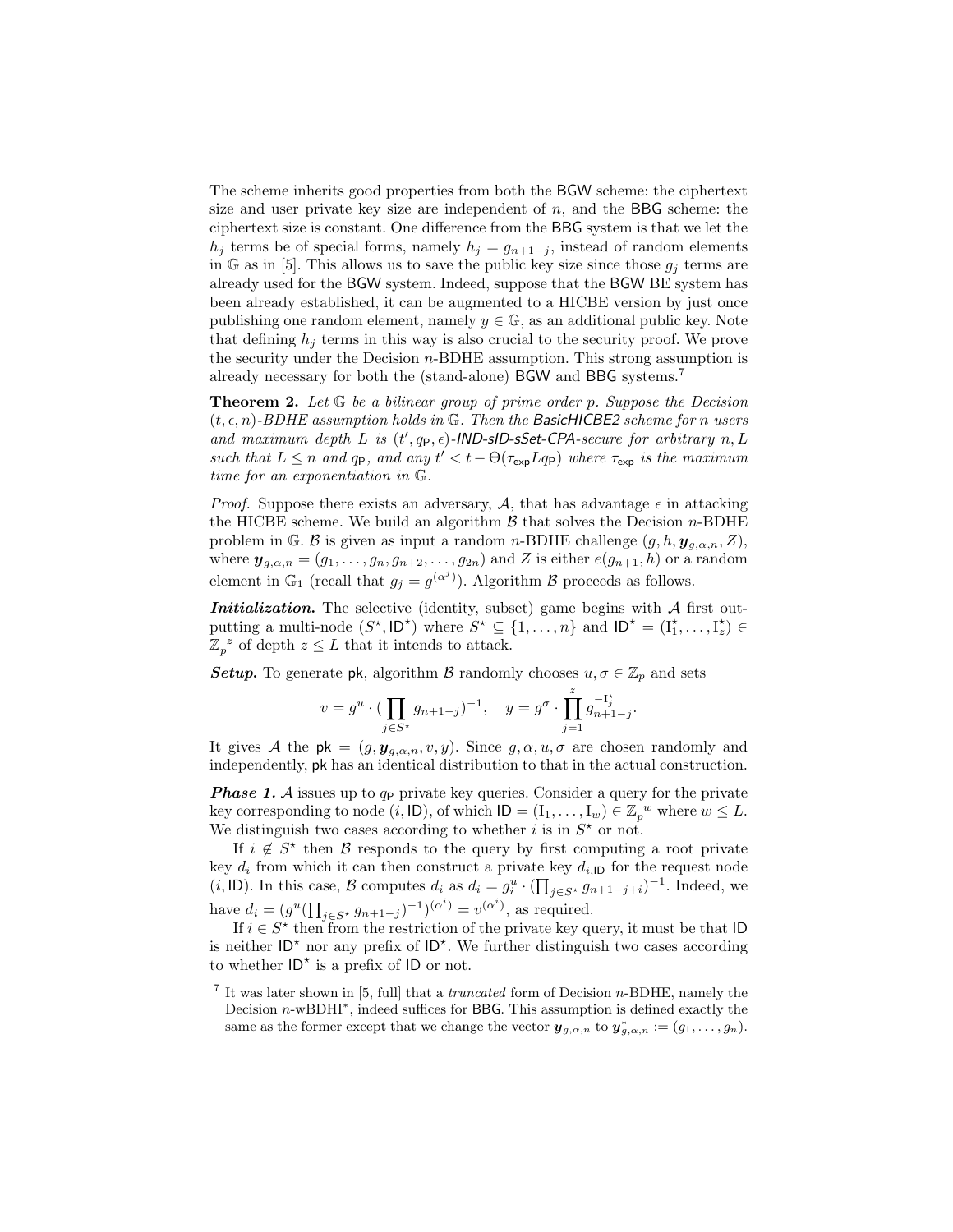Case 1: ID<sup>\*</sup> is not a prefix of ID. Then there must exist  $k \leq z$  such that it is the smallest index satisfying  $I_k \neq I_k^*$ . B responds to the query by first computing a private key for node  $(i, \mathsf{ID}_{k})$  from which it then constructs a private key for the request node (*i*, ID). B picks random elements  $s \in \mathbb{Z}_p$ . We pose  $\tilde{s} =$  $s + \alpha^k / (I_k - I_k^*)$ . Note that  $\tilde{s}$  is unknown to  $\mathcal{B}$ . Next,  $\mathcal{B}$  generates the private key

$$
(a_0, a_1, b_{k+1}, \dots, b_L) = \left(v^{(\alpha^i)} \cdot (h_1^{1_1} \cdots h_k^{1_k} \cdot y)^{\tilde{s}}, g^{\tilde{s}}, h_{k+1}^{\tilde{s}}, \dots, h_L^{\tilde{s}}\right)
$$
 (1)

which is a valid random private key for node  $(i, \mathsf{ID}_{|k})$  by definition. We show that B can compute all elements of this private key given the values that it knows. Recall that  $h_j = g_{n+1-j}$ . To generate  $a_0$ , we first assume that  $k < z$ , and observe

$$
a_0 = g_i^u \left( \prod_{j \in S^*} g_{n+1-j+i} \right)^{-1} \cdot \left( g^{\sigma} \cdot \underbrace{\prod_{j=1}^{k-1} g_{n+1-j}^{I_j - I_j^*}}_{=1} \cdot g_{n+1-k}^{I_{k-1}} \cdot \prod_{j=k+1}^{z} g_{n+1-j}^{-I_j^*} \right)^{\tilde{s}}
$$
  
= 
$$
g_i^u \left( \prod_{\substack{j \in S^* \\ j \neq i}} g_{n+1-j+i} \right)^{-1} \cdot \underbrace{g_{n+1}^{-1} \cdot g_{n+1-k}^{(I_k - I_k^*)\tilde{s}}}_{T_1} \cdot \underbrace{g^{\sigma \tilde{s}}}_{T_2} \cdot \underbrace{\prod_{j=k+1}^{z} g_{n+1-j}^{-I_j^* \tilde{s}}}_{T_3}.
$$

The term  $T_1$  can be computed by  $\beta$  since

$$
T_1 = g_{n+1}^{-1} \cdot g_{n+1-k}^{(I_k - I_k^{\star})(s + \frac{\alpha^k}{I_k - I_k^{\star}})} = g_{n+1}^{-1} \cdot g_{n+1-k}^{(I_k - I_k^{\star})s} \cdot g_{n+1-k}^{\alpha^k} = g_{n+1-k}^{(I_k - I_k^{\star})s},
$$

where the unknown term  $g_{n+1}$  is canceled out. The term  $T_2$  can be computed by using  $g_k$ , which is not  $g_{n+1}$  since  $k \leq z \leq L \leq n$ . Each term in the product  $T_3$  is computable since  $g_{n+1-j}^{\tilde{s}} = g_{n+1-j}^s \cdot g_{n+1-j+k}^{1/(I_k - I_k^*)}$  $_{n+1-j+k}^{1/(1_k-1_k)}$  and for  $j=k+1,\ldots,z$ , the terms  $g_{n+1-j}, g_{n+1-j+k}$  are not equal to  $g_{n+1}$  hence can be computed. It is left to consider the case  $k = z$ . In this case,  $a_0$  is exactly the same as above except that the last product term, i.e.,  $T_3$ , does not appear. The analysis of computability by  $\beta$  thus follows from the same argument.

The component  $a_1$  can be generated since  $a_1 = g^{\tilde{s}} = g^s \cdot g_k^{1/(I_k - I_k^*)}$  $k^{1/(1_k-1_k)}$ . For  $j = k+1, \ldots, L$ , the value  $b_j$  can be computed as  $b_j = h_j^{\tilde{s}} = h_j^s \cdot g_{n+1-j+k}^{\tilde{1}/(I_k-I_k^*)}$  $n+1-j+k$ 

Case 2: ID<sup>\*</sup> is a prefix of ID. Then it holds that  $z+1 \leq w$ . B responds to the query by first computing a private key for node  $(i, \mathsf{ID}_{|z+1})$  from which it then construct a private key for the request node  $(i, \mathsf{ID})$ . B picks random elements  $s \in \mathbb{Z}_p$ . We pose  $\tilde{s} = s + \alpha^{z+1}/I_{z+1}$ . Note that  $\tilde{s}$  is unknown to  $\mathcal{B}$ . Next,  $\mathcal{B}$  generates the private key in exactly the same form as Eq.(1) (change k to  $z + 1$ , of course). From a similar observation as above, one can show that  $\beta$  can compute this key.

**Challenge.** To generate the challenge,  $\beta$  computes hdr<sup>\*</sup> as  $(h, h^u, h^{\sigma})$ . It then randomly chooses a bit  $b \in \{0, 1\}$  and sets  $K_b = Z$  and picks a random  $K_{1-b}$  in  $\mathbb{G}_1$ . B then gives  $(\mathsf{hdr}^\star, K_0, K_1)$  to A.

We claim that when  $Z = e(g_{n+1}, h)$  (that is, the input to B is a n-BDHE tuple) then  $(\mathsf{hdr}^\star, K_0, K_1)$  is a valid challenge to A as in a real attack game. To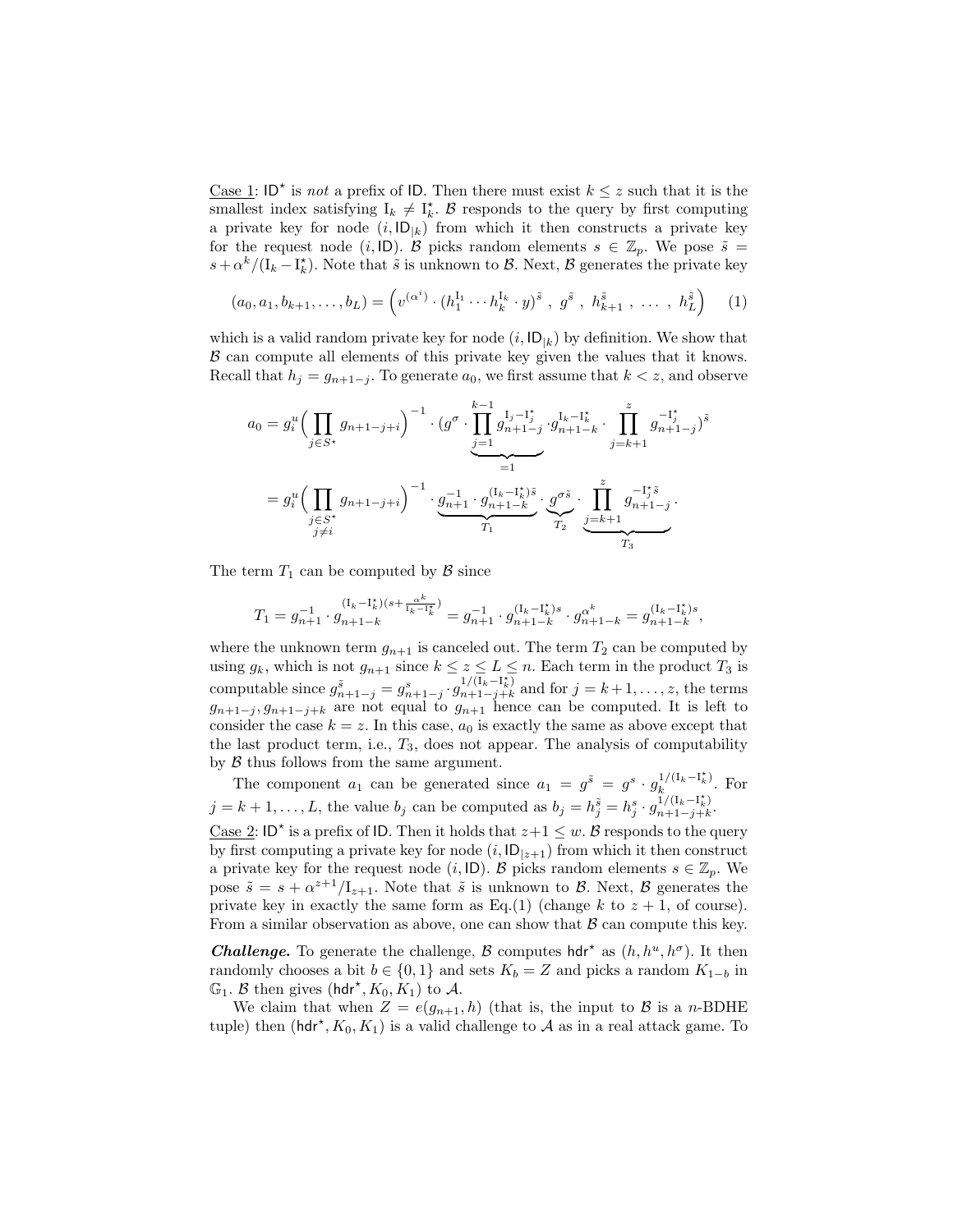see this, write  $h = g^t$  for some (unknown)  $t \in \mathbb{Z}_p$ . Then, we have that

$$
h^{u} = (g^{u})^{t} = (g^{u} (\prod_{j \in S^{*}} g_{n+1-j})^{-1} (\prod_{j \in S^{*}} g_{n+1-j}))^{t} = (v \prod_{j \in S^{*}} g_{n+1-j})^{t},
$$
  

$$
h^{\sigma} = \left( \prod_{j=1}^{z} g_{n+1-j}^{\mathrm{I}_{j}^{*}} \cdot (g^{\sigma} \cdot \prod_{j=1}^{z} g_{n+1-j}^{-\mathrm{I}_{j}^{*}}) \right)^{t} = (h_{1}^{\mathrm{I}_{1}^{*}} \cdots h_{z}^{\mathrm{I}_{z}^{*}} \cdot y)^{t}.
$$

Thus, by definition,  $(h, h^u, h^\sigma)$  is a valid encryption of the key  $e(g_{n+1}, g)^t$ . Also,  $e(g_{n+1}, g)^t = e(g_{n+1}, h) = Z = K_b$  and hence (hdr<sup>\*</sup>,  $K_0, K_1$ ) is a valid challenge.

On the other hand, when Z is random in  $\mathbb{G}_1$  (that is, the input to B is a random tuple) then  $K_0, K_1$  are just random independent elements of  $\mathbb{G}_1$ .

**Phase 2.** A continues to ask queries not issued in Phase 1.  $\beta$  responds as before.

**Guess.** Finally, A outputs  $b' \in \{0, 1\}$ . If  $b = b'$  then B outputs 1 (meaning  $Z = e(g_{n+1}, h)$ . Otherwise, it outputs 0 (meaning Z is random in  $\mathbb{G}_1$ ).

We see that if  $(g, h, \mathbf{y}_{g,\alpha,n}, Z)$  is sampled from  $\mathcal{R}_{BDHE}$  then  $Pr[\mathcal{B}(g, h, \mathbf{y}_{g,\alpha,n}, Z)]$  $Z$ ) = 0] =  $\frac{1}{2}$ . On the other hand, if  $(g, h, y_{g,\alpha,n}, Z)$  is sampled from  $\mathcal{P}_{BDHE}$  then  $|\Pr[\mathcal{B}(g, h, \mathbf{y}_{g,\alpha,n}, Z) = 0] - \frac{1}{2}| \ge \epsilon$ . It follows that  $\beta$  has advantage at least  $\epsilon$  in solving *n*-BDHE problem in  $\mathbb{G}$ . This concludes the proof of Theorem 2.  $\Box$ 

#### 4.3 Extensions

**Modification.** Recall that for BasicHICBE2 when  $L > n$ , we created dummy users so that the effective number of users is L. The resulting pk contained  $2L+2$ elements of G. We now give a more efficient scheme in this case  $(L > n)$ . First, we change 'n' in all appearances in the description of BasicHICBE2 to 'L' except that the user indexes are as usual:  $\{1, \ldots, n\}$ . Then we modify the public key to  $pk = (g, g_1, \ldots, g_L, g_{L+2}, \ldots, g_{L+n}, v, y) \in \mathbb{G}^{L+n+2}$ , which is of smaller size than that of the above method. This modified scheme is secure under the Decision L-BDHE assumption. However, it can be shown to be secure under a weaker one which is a new assumption that we call Decision  $\langle L, n \rangle$ -BDHE. (Two values are specified instead of only one). It is defined exactly the same as the Decision L-BDHE except that we change  $\mathbf{y}_{g,\alpha,L}$  to  $\mathbf{y}_{g,\alpha,L,L,n} := (g_1, \ldots, g_L, g_{L+2}, \ldots, g_{L+n}).$ 

Generalizations. Without going into details, we can also combine the BGW system with the Hybrid BB/BBG scheme [5, full §4.2], which can trade off the public key and private key sizes with the ciphertext size. We denote this scheme by BasicHICBE( $\omega$ ) for parameter  $\omega \in [0, 1]$ . It becomes BasicHICBE1 when  $\omega = 1$ and BasicHICBE2 when  $\omega = 0$ . In this scheme, the public key, the private key, and the ciphertext contains  $L^{\omega}$  + max $(L^{1-\omega}, n)$  + n + 1,  $\leq L^{1-\omega}$  +  $L^{\omega}$  + 1, and  $\leq L^{\omega}+2$  elements in G respectively. It can also be further generalized in the other dimension, namely the user dimension, in the same manner as the generalized BGW scheme [7], which can trade off the public key size with the ciphertext size while the private key size remains fixed. In the resulting scheme, denoted by **GenHICBE**( $\omega, \mu$ ), for  $\mu \in [0, 1]$ , the public key, the private key, and the ciphertext contains  $L^{\omega}$  + max $(L^{1-\omega}, n^{\mu})$  +  $n^{\mu}$  +  $n^{1-\mu}$ ,  $\leq L^{1-\omega}$  +  $L^{\omega}$  + 1,  $\leq L^{\omega}$  +  $n^{1-\mu}$  + 1 elements in G respectively. Note that it becomes  $\textsf{BasicHICE}(\omega)$  when  $\mu = 1$ .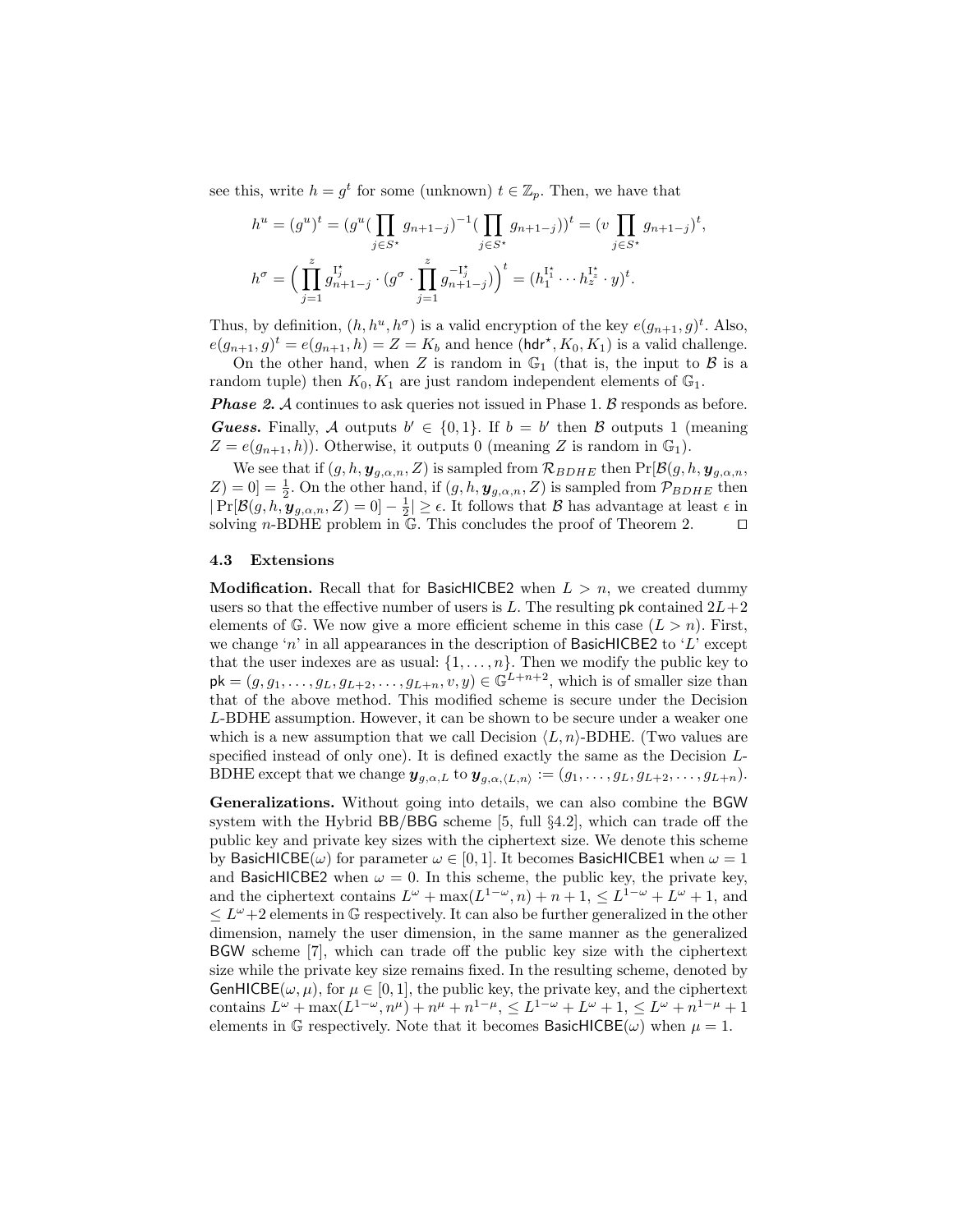Chosen-Ciphertext and Adaptive-ID Security. We use the conversion due to Canetti et al. [13] or its derivatives [9, 10] (adapted to the case of HICBE appropriately) to obtain IND-sID-sSet-CCA-secure schemes. An IND-aID-sSet-CCA-secure scheme can be constructed by combining the BGW system with Waters' HIBE [21] in essentially the same way as our previous two schemes.

## 5 Forward-Secure Public-key Broadcast Encryption

Model for FS-BE. The syntax of a forward-secure public-key broadcast encryption (FS-BE) scheme is introduced in [22]. Following [7], for simplicity we define it as a KEM. A key-evolving broadcast encryption is made up of six randomized algorithms. Via (pk, msk<sub>0</sub>)  $\stackrel{\kappa}{\leftarrow}$  Setup $(n,T)$ , where n is the number of receivers and T is the total number of time periods, the setup algorithm produces a public key pk and an initial master private key msk<sub>0</sub>; via msk<sub>i, $\tau \stackrel{\mathcal{R}}{\leftarrow}$  MasUpdate(pk,  $\tau$ , msk<sub> $\tau-1$ </sub>)</sub> the master key update algorithm outputs a new private key  $\mathsf{msk}_{i,\tau}$  of user i for time period  $\tau$ ; via sk<sub>i, $\tau \leftarrow^R$ </sub> Regist $(i, \tau, \mathsf{pk}, \mathsf{msk}_{\tau})$  the center outputs a private key sk<sub>i,</sub> $\tau$  of user i for time period  $\tau$ ; via sk<sub>i, $\tau \leftarrow$ </sub> Update(pk, i,  $\tau$ , sk<sub>i, $\tau$ </sub>-1) the user i updates his private key to  $sk_{i,\tau}$  for the consecutive time period; via (hdr, K)  $\xleftarrow{\text{R}}$  Encrypt(pk, S,  $\tau$ ), where S is the set of recipients, a sender outputs a pair (hdr, K), a header and a message encryption key; via  $K \stackrel{\kappa}{\leftarrow}$ Decrypt(pk, S, i, sk<sub>i,τ</sub>, hdr) a recipient  $i \in S$  outputs  $K \in \mathcal{K}$ . A scheme is correct if (1) when pk, msk<sub>τ</sub>, sk<sub>i,τ−1</sub> are correctly generated, the distributions of private keys output from Regist( $i, \tau$ , pk, msk<sub> $\tau$ </sub>) and from Update(pk,  $i, \tau$ , sk<sub>i, $\tau$ -1)</sub> are the same; (2) Encrypt and Decrypt are consistent (in the standard way).

Security Notions. We define semantic security of a key-evolving BE in essentially the same way as in the case of HICBE system. Such a notion is introduced by Yao et al. [22]. We reformalize and briefly state it here. (See the full paper [2] for details). We define eight combinations of notions called  $IND-xFS_i-ySet-CCA$ security where  $(x, y) \in \{(a, a), (a, s), (s, a), (s, s)\}\)$ , corresponding to whether the target time  $\tau^*$  and/or the target set of recipients  $S^*$  must be disclosed before the Setup phase or not, and  $i \in \{1,2\}$ , where when  $i = 2$  the adversary is allowed to ask also master key queries for  $m s k_{\tau}$  of time  $\tau$  while when  $i = 1$  it is not. Note that the notion in  $[22]$  corresponds to  $IND-aFS<sub>1</sub>-aSet-CCA$  security. We note that a  $IND- sFS<sub>i</sub>-ySet-CCA$ -secure scheme is also secure in the sense  $IND-aFS_i-ySet-CCA$ , albeit with the security degradation by factor T. For most applications,  $FS_1$  security is sufficient. In this case, it is useful to consider the MasUpdate as a trivial algorithm as we let  $m s k_{\tau} = m s k_0$  for all  $\tau$  (and denote it by msk). Note that it is trivial to convert a scheme with  $FS_1$  security to a new one achieving  $FS_2$  security by letting  $msk_\tau$  contains all user keys of time  $\tau$ .

Conversion C [HICBE⇒FS-BE]. Given a HICBE scheme, we construct a FS-BE scheme using the "time tree" technique of [12], which was used to construct a forward-secure encryption from a binary tree encryption. Our conversion is essentially the same as that of [12] except that the user dimension is introduced.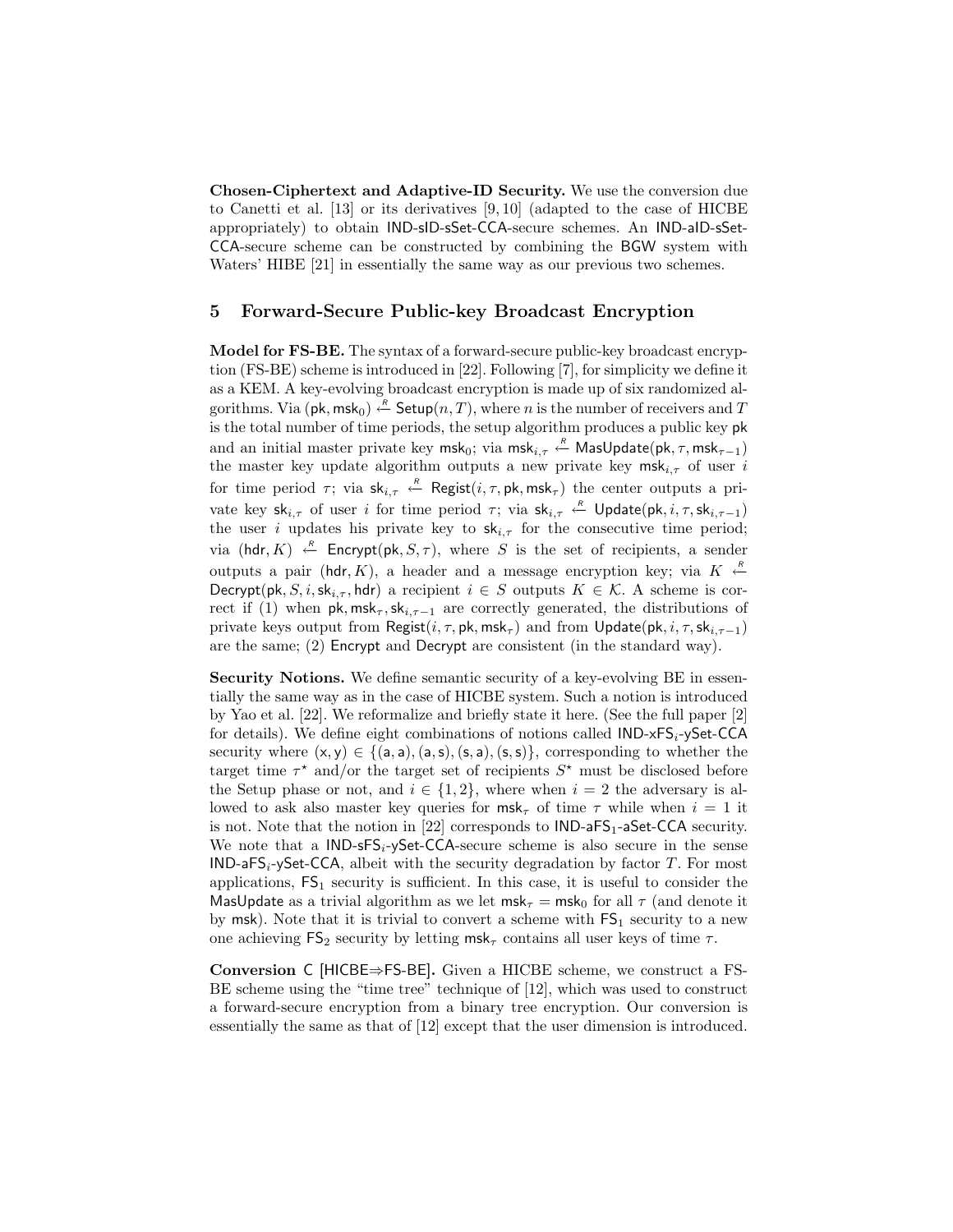For a forward-secure BE with  $T$  time periods, we image a complete balance binary tree of depth  $L = \log_2(T+1) - 1$ . Let each node be labeled with a string in  $\{0,1\}^{\leq L}$ . We assign the root with the empty string. The left and right child of w is labeled w0 and w1 respectively. From now, to distinguish the abstract 'node' of a HICBE system from nodes in the binary tree, we refer to the former as h-node and the latter as usual. Following the notation in [12], we let  $w^{\tau}$  to be the  $\tau$ -th node in a pre-order traversal of the binary tree.<sup>8</sup> WLOG, we assume that  $0, 1 \in \mathcal{I}$ , the identity space. Hence, we can view a binary string of length  $z \leq L$ as an identity tuple of length z. Encryption in time  $\tau$  for a set S of recipients uses the encryption function of the HICBE scheme to the multi-node  $(S, w^{\tau})$ . At time  $\tau$  the private key also contains, beside the private key of h-node  $(i, w^{\tau})$ of the HICBE scheme, all the keys of h-nodes  $(i, y)$  where y is a right sibling of the nodes on the path from the root to  $w^{\tau}$  in the binary tree. When updating the key to time  $\tau + 1$ , we compute the private key of h-node  $(i, w^{\tau+1})$  and erase the one of  $(i, w^{\tau})$ . Since  $w^{\tau+1}$  is a left child of  $w^{\tau}$  or one of the nodes whose keys are stored as the additional keys at time  $\tau$ , the derivation can be done, in particular, using at most one application of Derive. We denote this conversion as  $C(\cdot)$  and write its formal description and its security proof in [2].

**Theorem 3.** Suppose that the scheme HICBE for L levels is  $(t, q_P, q_D, \epsilon)$ -INDxID-ySet-CCA-secure (resp.,  $(t, q_P, \epsilon)$ -IND-xID-ySet-CPA-secure) for some  $(x, y) \in$  $\{(a, a), (a, s), (s, a), (s, s)\}.$  Then the scheme  $C(HICBE)$  for T time periods is  $(t, q_P^{\prime})$ .  $q_D, \epsilon$ )-IND-xFS<sub>1</sub>-ySet-CCA-secure (resp.,  $(t, q'_P, \epsilon)$ -IND-xFS<sub>1</sub>-ySet-CPA-secure) for  $q'_{\rm P} \leq q_{\rm P}/L$ , where  $L = \log(T + 1) - 1$ .

Resulting FS-BE Schemes. It is easy to see that in the resulting scheme, the private key size is expanded by the factor  $O(\log T)$  while the other parameters are unchanged from the original HICBE scheme (instantiated for  $log(T+1)-1$  levels of identities). We have that the  $C(BasicHICBE1)$  scheme achieves ciphertext of size  $O(\log T)$  and user private keys of size  $O(\log^2 T)$  while the C(BasicHICBE2) scheme achieves ciphertexts of size  $O(1)$  and user private keys of size  $O(\log^2 T)$ .

We also directly construct a more efficient but specific FS-BE scheme, denoted by DirFSBE, which is not built via the generic conversion. It can be considered as a redundancy-free version of C(BasicHICBE1) which can reduce private key size to  $O(\log T)$  without affecting other parameters. This can be seen as a reminiscent of the "Linear fs-HIBE" scheme in [5, full §C]. Its generalized scheme, denoted by  $DirFSBE(\mu)$ , can be constructed as in §4.3. It trades off the public keys of size  $O(n^{\mu} + n^{1-\mu} + \log T)$  with the ciphertexts of size  $O(n^{1-\mu} + \log T)$ .

Efficiency Comparisons. We draw comparisons among FS-BE schemes by wrapping up in Table 1. We name the three previous schemes intuitively from their approaches, where ' $\times_{YFDL}$ ' is the "cross-product" approach by Yao et al. [22],  $\perp$ <sub>BBG</sub>' is the orthogonal integration approach by Boneh et al. [5, full §C], and the two operands indicate the underlying HIBEs, which include GS (the Gentry-Silverberg HIBE [17]), BB, and BBG. (See more details in [2]).

<sup>&</sup>lt;sup>8</sup> The pre-order traversal is started from the root,  $w^1 = \varepsilon$ . From w it goes to w0 if w is not a leaf otherwise it goes to v1 if v0 is the largest string that is a prefix of w.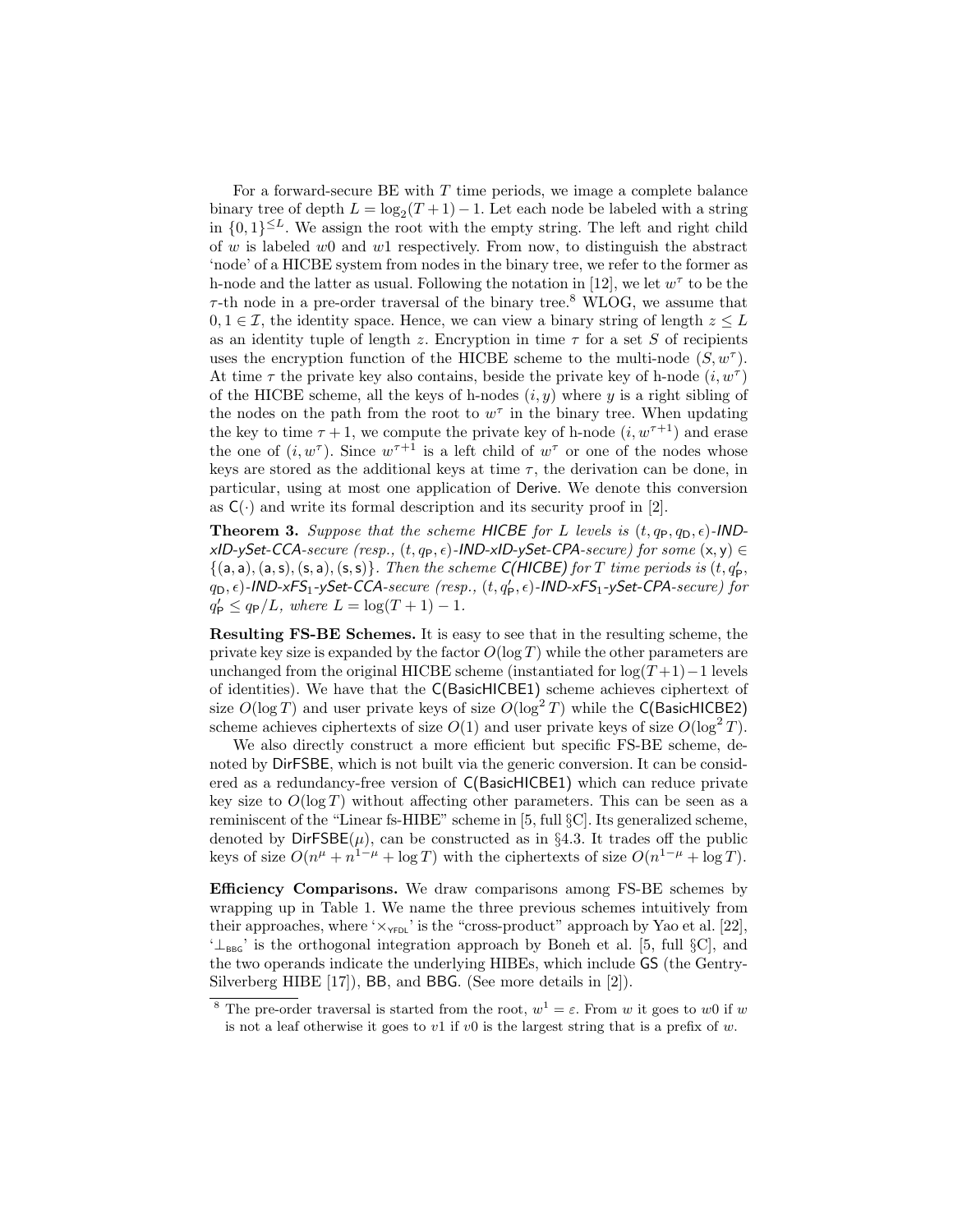Table 1. Comparison among previous and our FS-BE schemes (upper and lower table resp.).  $T =$  |total time periods|.  $n =$ |all users|.  $r =$ |revoked users|. The time complexity is expressed in terms of number of operations where [e] is exponentiation, [p] is bilinear pairing, and  $[m]$  is group multiplication, while  $[\circ]$  indicates the time complexity for some other process. ' $\Leftarrow$ ' means that it has the same value as the entry on its left.

| $\text{Parameters}$   | $GS$ <sub>(NNL)</sub> $\times$ <sub>YFDL</sub> GS            |               |              | $ {\sf BBG}_{(NNL)} \times_{\sf YFDL} {\sf BBG}$ |  | $\mathsf{BBG}_{(\mathsf{NNL})} \perp_{\mathsf{BBG}} \mathsf{BB}$                  |
|-----------------------|--------------------------------------------------------------|---------------|--------------|--------------------------------------------------|--|-----------------------------------------------------------------------------------|
|                       | 22                                                           |               |              | $[5, \text{full } \S 5.2]$                       |  | $[5, \text{full } \S\text{C}]$                                                    |
| Reg time              | $O(\log^3 n \log T)$ [e]                                     |               | ⇐            |                                                  |  | $O((\log^2 n)(\log n + \log T))$ [e]                                              |
| Enc time              | $O(r \log n \log T)$ [e]                                     |               |              | $\Leftarrow$                                     |  | $O(r(\log n + \log T))$ [e]                                                       |
| Dec time              | $ O(\log n \log T)$ $ p  + O(r)$ $ o $                       |               |              | $\Leftarrow$                                     |  | $O(\log T)$ [p] + $O(r)$ [o]                                                      |
| Upd time              | $O(\log^3 n)$ [e]                                            |               |              | $\Leftarrow$                                     |  | $O(\log^2 n \log T)$ [e]                                                          |
| Pub key               | $O(\log n + \log T)$                                         |               | $\Leftarrow$ |                                                  |  |                                                                                   |
| $ Pri\;key $          | $O(\log^3 n \log T)$                                         |               |              | $\Leftarrow$                                     |  | $O((\log^2 n)(\log n + \log T))$                                                  |
| Cipher                | $O(r \log n \log T)$                                         |               |              | O(r)                                             |  | $O(r \log T)$                                                                     |
| $\text{Parameters}$   | C(BasicHICBE1)                                               |               |              | DirFSBE C(BasicHICBE2)                           |  | C(GenHICEE(0.5, 0.5))                                                             |
| Reg time              | $O(\log T)$ [e]                                              | $\Leftarrow$  |              | $\Leftarrow$                                     |  | $\overline{O(\sqrt{\log T})}$ [e]                                                 |
|                       | Enc time $ O(n)$ $[\mathbf{m}]$ + $O(\log T)$ [e]            | $\Leftarrow$  |              | $\Leftarrow$                                     |  | $ O(\sqrt{n})[{\tt m}]+O(\sqrt{\log T})$ [e]                                      |
|                       | Dec time $ O(n)$ $[\mathbf{m}]^9 + O(\log T)$ $[\mathbf{p}]$ | $\Leftarrow$  |              |                                                  |  | $ O(n)$ [m] <sup>9</sup> + $O(1)$ [p] $ O(\sqrt{n})$ [m] + $O(\sqrt{\log T})$ [p] |
| Upd time              | $O(1)$ [e]                                                   | $\Leftarrow$  |              | ⇐                                                |  |                                                                                   |
| $ Pub \; \text{key} $ | $O(n + \log T)$                                              | $\Leftarrow$  |              | ⇐                                                |  | $O(\sqrt{n} + \sqrt{\log T})$                                                     |
| Pri key               | $O(\log^2 T)$                                                | $ O(\log T) $ |              | $O(\log^2 T)$                                    |  | $O(\log^{1.5} T)$                                                                 |
| Cipher                | $O(\log T)$                                                  |               |              | O(1)                                             |  | $O(\sqrt{n} + \sqrt{\log T})$                                                     |

## 6 Public-key Broadcast Encryption with Keyword Search

#### 6.1 Definitions and Relation to Anonymous ICBE

Model for BEKS. A public-key BE with keyword search (BEKS) consists of four algorithms. Via  $(\mathsf{pk}, \{\mathsf{sk}_1, \ldots, \mathsf{sk}_n\}) \stackrel{\scriptscriptstyle \mathsf{R}}{\leftarrow}$  Setup $(n)$  the setup algorithm produces a public key and *n* user keys; via  $C \stackrel{\kappa}{\leftarrow} \text{BEKS}(\text{pk}, S, w)$  a sender encrypts a keyword w to get a ciphertext  $(C, S)$  intended for recipients in  $S \subseteq \{1, \ldots, n\};$ via  $t_{i,w} \stackrel{\text{R}}{\leftarrow} \textsf{Td}(i,w,\textsf{sk}_i)$  the receiver i computes a trapdoor  $(t_{i,w},i)$  for keyword w and provides it to the gateway (the server); via  $b \leftarrow$  Test(pk, i,  $t_{i,w}, C, S$ ) for  $i \in S$  the gateway can test whether C encrypts w where  $b = 1$  means "positive" and  $b = 0$  means "negative". Here if  $i \notin S$  it always outputs ' $\notin$ '. We describe the right-keyword consistency (correctness), the computational consistency (in the sense of [1]), and the security notion, which we name IND-xKW-ySet-CPA, in the full paper [2]. The security captures the property that the adversary be unable to distinguish the encryption of chosen keyword with a random one.

Conversion K [ICBE⇒BEKS]. The conversion of [1] that compiles any anonymous IBE into a PEKS can be generalized to a broadcast version straightforwardly. More concretely, we construct BEKS from ICBE as follows. Setup $_{BFK}(n)$ can be constructed from  $\mathsf{Setup}_{\mathsf{ICBE}}$  and  $\mathsf{PrivKeyGen}_{\mathsf{ICBE}}$  by relating the same public key pk and relating the private key  $sk_i = d_i$ . The remaining algorithms work as

<sup>&</sup>lt;sup>9</sup> This is due to the computation of  $\prod_{j\in S, j\neq i} g_{n+1-j+i}$ , which indeed can be precomputed. This is useful when  $S$  is incrementally changed (cf. [7]).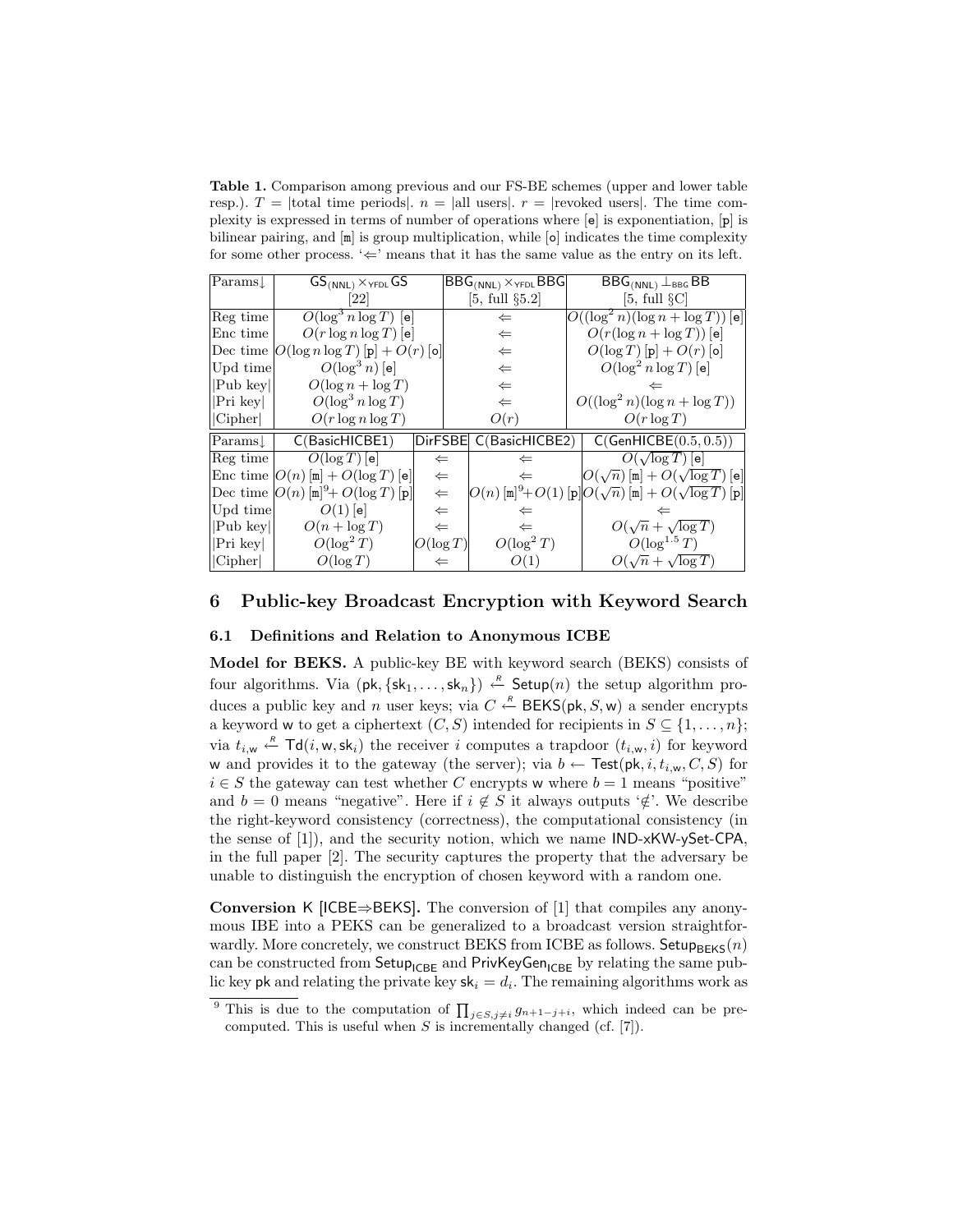follows:  $t_{i,w} \stackrel{\mathcal{R}}{\leftarrow} \mathsf{Td}(i,w,\mathsf{sk}_i) = \mathsf{Derive}_{\mathsf{ICBE}}(i,w,d_i);$   $(C_1,C_2) \stackrel{\mathcal{R}}{\leftarrow} \mathsf{BEKS}(\mathsf{pk},S,w) =$ Encrypt<sub>ICBE</sub>(pk, S, w); Test(pk, i, t<sub>w</sub>,  $(C_1, C_2)$ , S) outputs ' $\notin$ ' if i  $\notin S$ , else outputs 1 if Decrypt<sub>ICBE</sub>(pk, S, i, t<sub>w</sub>, C<sub>1</sub>) = C<sub>2</sub>, else outputs 0. Denote this conversion by  $K(\cdot)$ . Its correctness is immediate from that of ICBE. Indeed,  $t_{i,w}, C_1, C_2$  are related to  $d_{i,w}$ , hdr, K in the ICBE scheme respectively. We remark that our conversion is a little bit different from (and simpler than) that of [1], in particular, since we have formalized the ICBE as a KEM.

Theorem 4. (Informal) If the scheme ICBE is ANO-xID-ySet-CPA[{1}]-secure, then the BEKS scheme K(ICBE) is IND-xKW-ySet-CPA-secure. Further, if ICBE is semantically secure, then K(ICBE) is computationally consistent.

## 6.2 Constructing Anonymous (H)ICBE

Attempts. As one may expect, the first attempt is to use our integration method to combine the BGW system with the anonymous HIBE, BW, by Boyen-Waters [11], which has a BB/BBG-like structure. Somewhat surprisingly and unfortunately, the resulting HICBE scheme is not ANO-sID-sSet-CPA-secure. Essentially, this is precisely due to the implicit orthogonality of BGW and BW. Such a property enables any user  $i \notin S^*$  to use the independent part of private keys corresponding to the BW portion to easily distinguish whether a ciphertext is intended for  $(S^*, \mathsf{ID}^*)$  or  $(S^*, R)$  for random R, thus breaking anonymity. Dilemmatically, on the one hand, this orthogonality enables us to prove the confidentiality of the combined scheme; on the other hand, this very property gives an attack to the anonymity. We also remark that the approach  $\text{BB}_{(NNL)} \perp_{\text{BBG}} \text{BW}$ and BBG<sub>(NNL)</sub>  $\perp_{\text{BBG}}$  BW (where notations are borrowed from the end of §5) also do not preserve the anonymity of BW due to a similar reason. See details in [2].

The Construction. From the above discussion, it is then natural to implement both the broadcast and identity dimensions from two non-orthogonal subsystems. Therefore, we construct our scheme in [2], denoted by AnonHICBE, from the YFDL (cross-product) approach instantiated to two copies of the BW hierarchies, or in our terminology,  $\mathsf{BW}_{(\mathsf{NNL})}\times_{\mathsf{YFDL}}\mathsf{BW}.^{10}$  The resulting anonymous ICBE system achieves ciphertext of size  $O(r \log n)$  and private key of size  $O(\log^4 n)$  for the user level (level 0) and private key of size  $O(\log^3 n)$  for level 1. These translate to the sizes of ciphertext, private key, and trapdoor in BEKS respectively.

#### References

1. M. Abdalla, M. Bellare, D. Catalano, E. Kiltz, T. Kohno, T. Lange, J. Malone-Lee, G. Neven, P. Paillier, and H. Shi. Searchable encryption revisited: Consistency properties, relation to anonymous IBE, and extensions. In Advances in Cryptology — CRYPTO 2005, LNCS 3621, pp. 205-222. Springer, 2005.

 $10$  Probably this is the same approach as the one that Boyen and Waters used to construct an anonymous FS-HIBE, briefly mentioned in [11, full p.4], although it might be a different one (and we would not know since no detail was given there). One difference to mention is that the two hierarchies correspond to time/ID there, as opposed to broadcast/ID here.